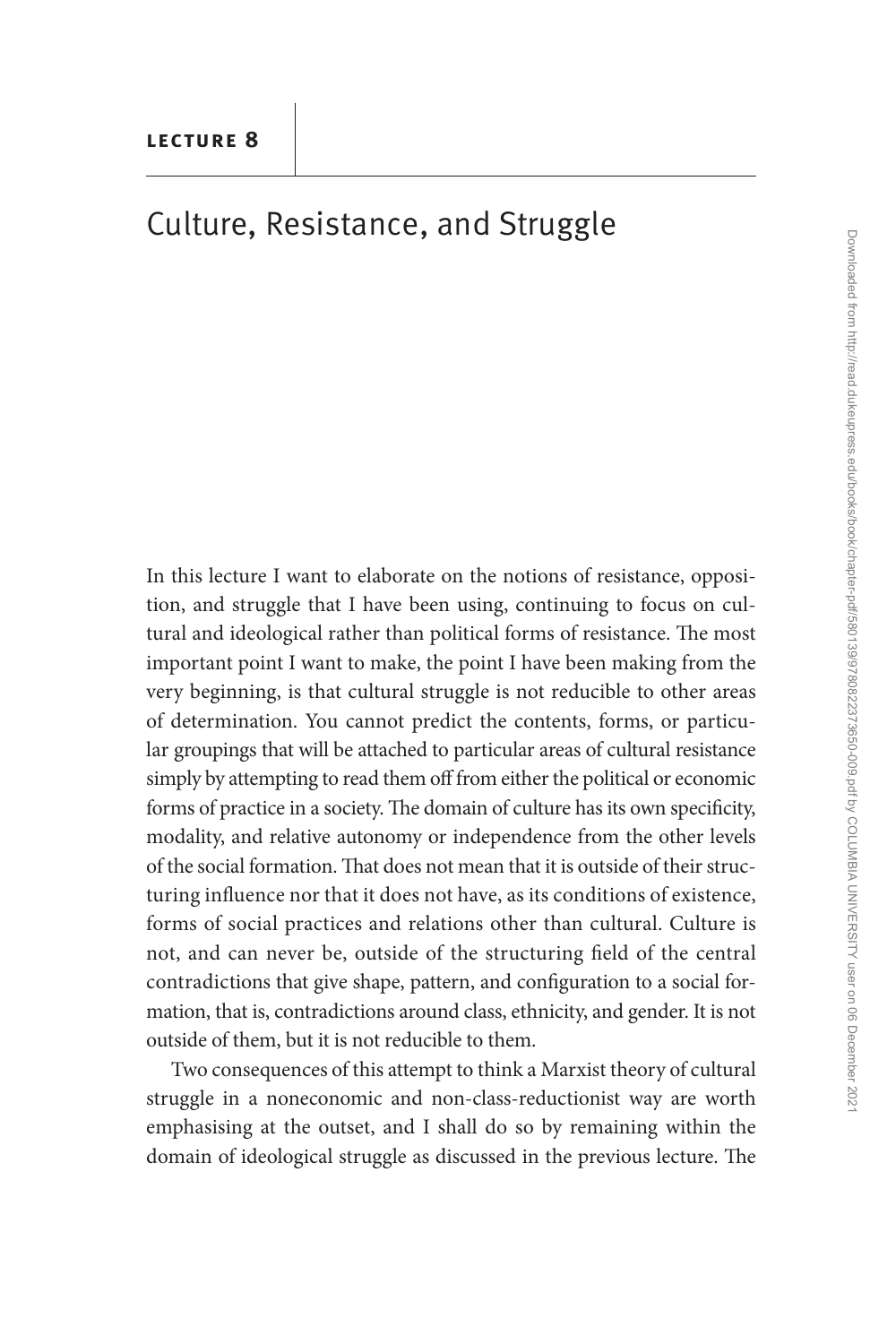first involves the relationship between particular elements within the ideological terrain as sites of struggle and their relationship to class formations; the second involves the relations among the different contradictions that structure the social formation. The position I have presented is sometimes mistakenly taken as denying that there are class forces in play within ideological struggles. I am not denying the existence of class-articulated ideologies, of the very clearly and well-established articulation of certain ideological elements of discourses to particular class positions—for example, the relationship between particular ideological formations and the emergence of the bourgeoisie as a historical force. It is nevertheless an attempt to say that the field of ideological discourse, the systems of representation which articulate the terrain of ideology, are neither organised by nor directly reducible to economic class positions.

While that proposition is widely supported when put in general terms, its more specific exemplifications are often less enthusiastically received. So let me place the following example—the question of rights—before you. The emergence of a political language of rights—of natural rights, of individual rights, and of a conception of the State as predicated on the defense of such rights—is a moment crucial to the formation of bourgeois ideology. Whenever one sees that language appear in the ideological field, one has to be quite careful about the persistence of its articulation to certain bourgeois positions. However, it must be clear—I would hope—that the language of rights cannot belong *only* to the bourgeoisie. The demand for civil rights, and the movements which it organises, may be ultimately limited and contained in their reach by the ground on which they often end up; but they are, nevertheless, in many of their historical appearances, real and effective movements of protest, resistance, and struggle.

A particular elaboration of the language of rights can only be understood within a complex field, as a set of connections between the language of rights, particular conceptions of human nature, definitions of the market, ideals of freedom, and ideas of subject and subjectivity (e.g., possessive individualism). It is a specific configuration, a nexus of ideas and discourses. Ideologies do not exist as or within single terms or concepts. In fact many of the elements within the so-called language of rights existed before their appearance in the seventeenth and eighteenth centuries within the ideological positions of the bourgeoisie, but they did, in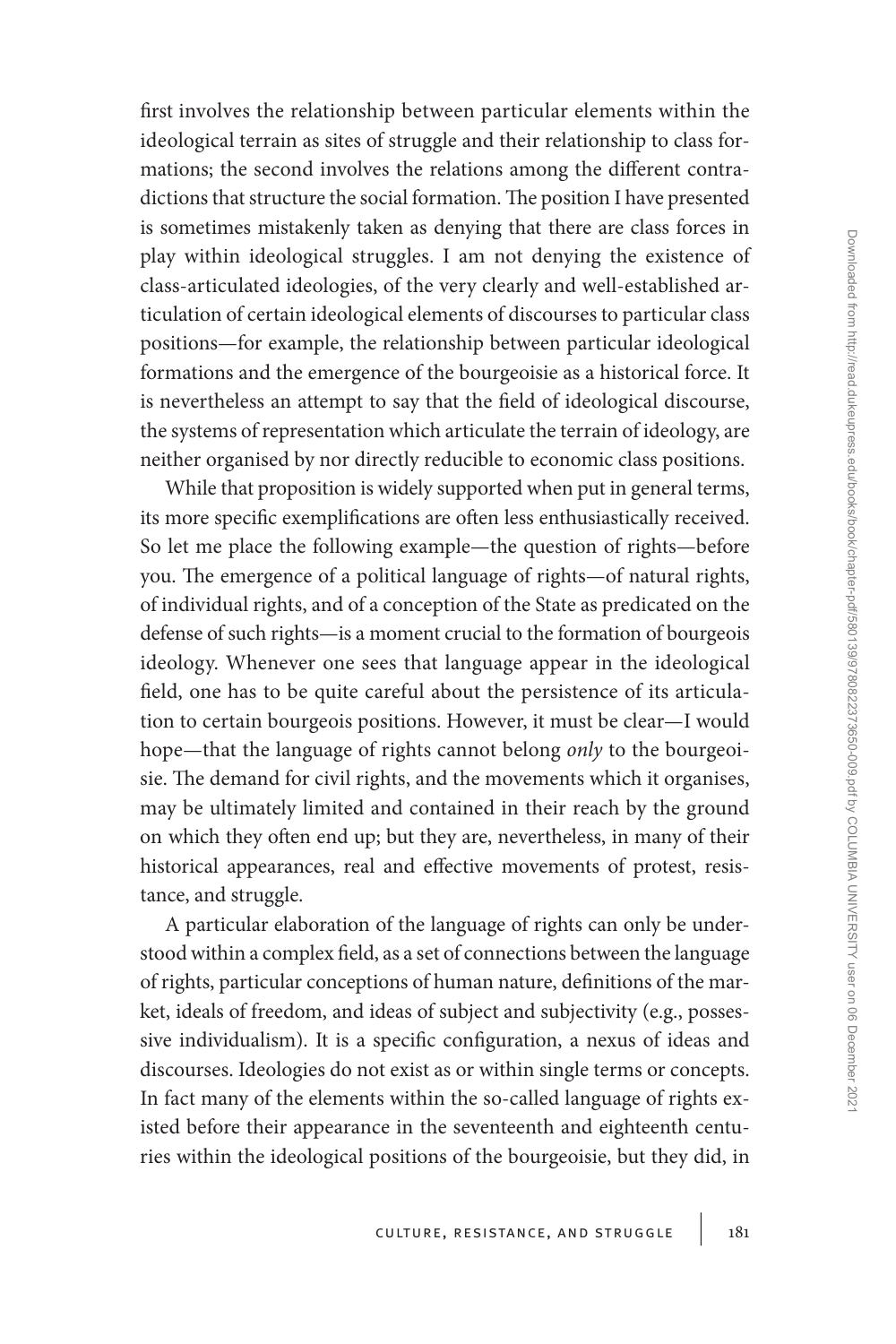that context, connote a new set of meanings in relation to the appearance of a rising class, to the fundamental break of old patterns of economic development and organisation, to the formation of a market society, and to the emerging dominance of these relations. That is of course a critical historical moment in the formation of ideologies, the point where a class or class fraction engages a particular system of representations in order to understand its emerging place in the world, to define what those relations are and how they are different from those of the previous epoch. Only by defining the new emerging economic and social reality in terms of that system of representations can they make sense of and normalise the emerging values and forms of collective action. And after such a critical moment of historic formations, it is impossible to enter that particular field of ideological articulations without mobilising the whole chain of connotations that have articulated it into bourgeois positions. That is the dialectical formation of a class and of what one might call an organic ideology.

Nevertheless, it cannot follow that all the elements of that ideology belong exclusively to the bourgeoisie. The elements are themselves open to being reconnotated through ideological struggle in exactly the same way as Western socialists in the 1980s have to struggle over the meaning of "democracy." Democracy, although it has been implicated in a particular bourgeois parliamentary political discourse, cannot be, as it were, given to the other side. Though elements of ideologies are historically constructed and powerfully stitched into a particular location in relation to class and other social forces, they remain a field of potential and often real—ideological struggle. The language of bourgeois rights, even in the way it was articulated by Thomas Hobbes and later by John Locke, helped both to secure the position of a particular bourgeois class and to open the possibility for classes which had been excluded by the ways in which that ideology functioned, to claim the universality of such rights. Those excluded others could struggle to place themselves within a language which claimed to speak of *human* rights. It takes an enormous political struggle to articulate the notion of rights within liberalism to practice, because those forces attached to a particular definition of freedom in liberal discourse forcefully resist the attempts of classes (like the working class in the nineteenth century) and other social groups (which may not have a clear class belongingness, like women in the suffrage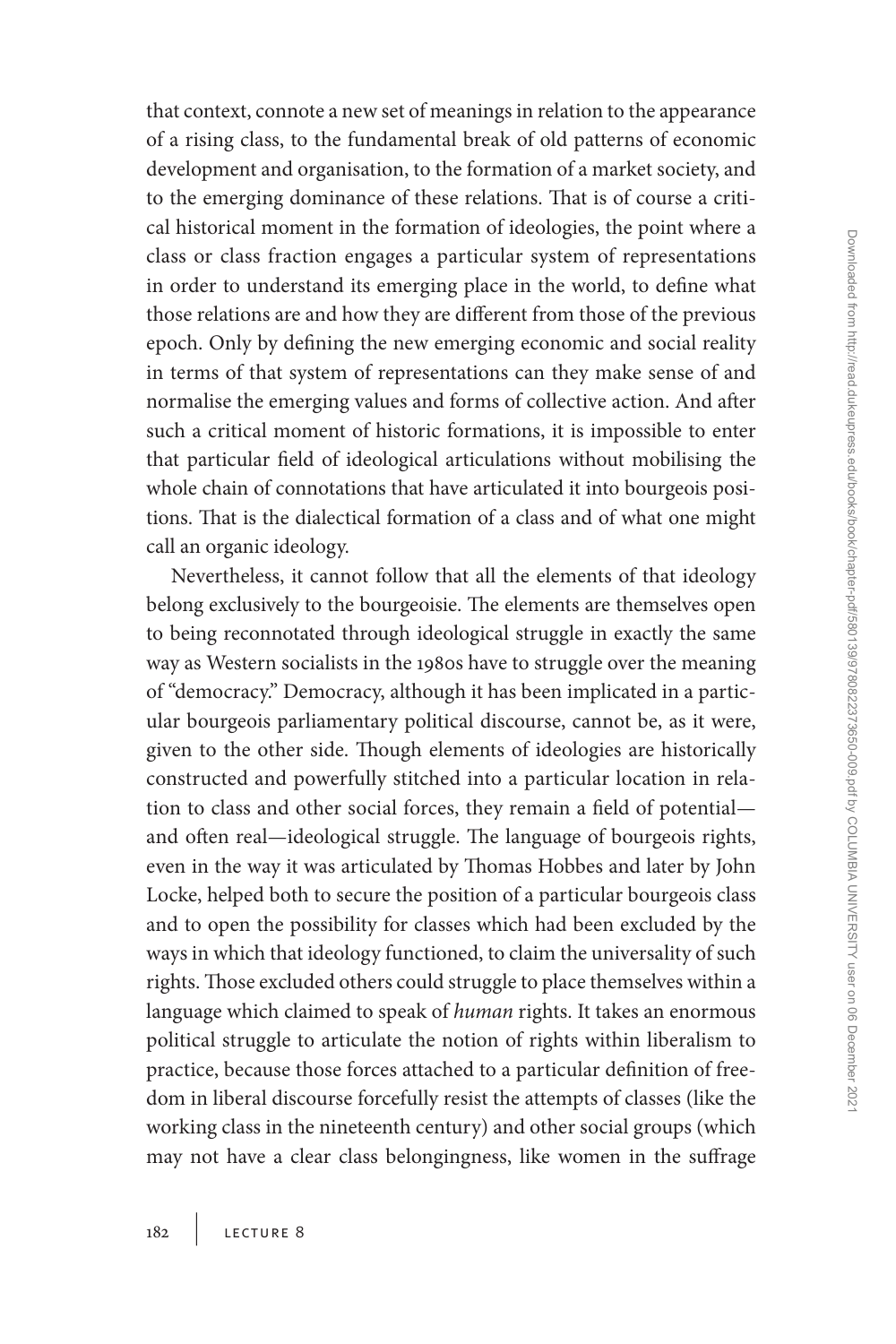struggle) to claim those rights. Even though they had been articulated in a universalising discourse in order to mobilise mass political popular support for them, the early bourgeois formation delivered their effects only to a particular class. That becomes a site of potential struggle, a point around which the working classes organise and struggle for their enfranchisement. It is certainly true, as critics have objected, that the franchise is eventually won in a form which, while allowing them access to political power, also individualises and fragments their political representation (one person, one vote). And this in turn makes it difficult for them to mobilise around another form of democratic power, one defined in opposition to the deeply rooted, individualised organisations of power structuring the parliamentary forms of the democratic process. This is the containment of more radical definitions of democracy by articulating them to, stitching them into place within, ideologies of liberalism. The result is no longer liberalism alone or democracy; it is a particular form of liberal democracy. Yet this was clearly the site of one of the most sustained struggles entered into by the working classes in the nineteenth century. At this site, it staked a claim to political power and set certain popular limits on the capacity of the bourgeois class to determine what they were and would be. It made important gains and advances at the same time that it was itself constrained. And of course, the meanings of all of these terms, and the struggles organised around them, changed from the seventeenth to the nineteenth and into the twentieth century. The same terms refer to different realities. They can even represent different interests, different demands, different sites of struggle, as the historical conditions in which they are mobilised, the social forces to which they are attached, change.

The same case can be made using E. P. Thompson's (1975) discussion of the rule of law. In the first instance, "the rule of law" is put forward by a class that does not yet have full political power—the bourgeoisie against the forms of power practiced by the gentry and the aristocracy. It is an emergent and a progressive demand, one which limits and constrains existing forms. It is then installed as one of the key bourgeois rights by which the new emergent landed bourgeoisie articulates its interest in law and excludes other interests. And yet, by the end of the eighteenth century, it is exactly the point around which the popular demand for the extension of justice is raised. People who were being excluded, whether the working classes, the poor, women, servants, et cetera, did not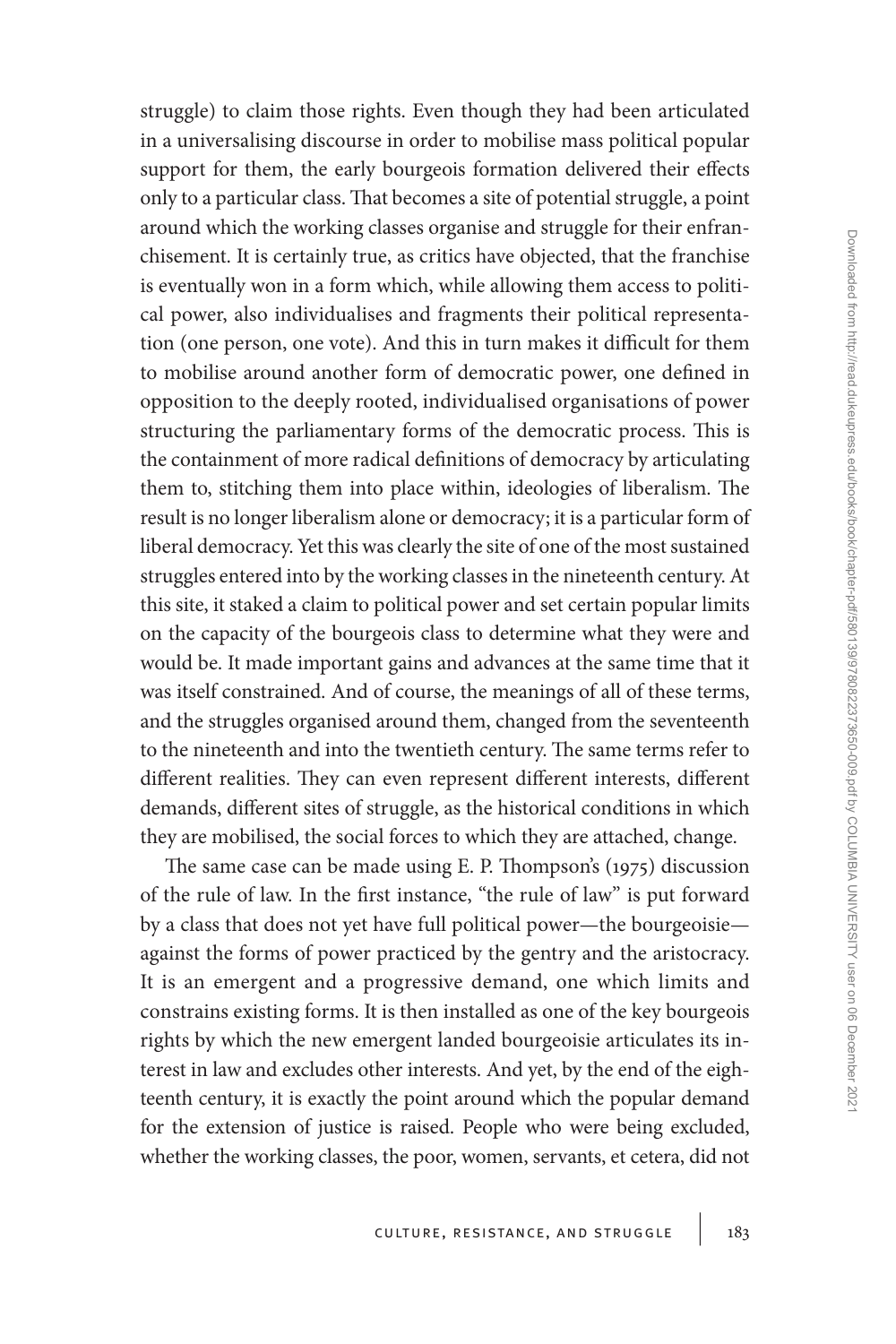need another term; they needed *that* term, the term which the bourgeoisie already understood, in order to conduct the struggle. It is simply not possible to understand the crucial struggles which marked the emergence of the bourgeoisie, and the challenges raised against its power by the working classes and by women, if we assume that the key ideological concepts around which these central struggles were organised have always been, and remain essentially, bourgeois. The fact that these struggles were stitched into a fabric of ideas which were bourgeois in origin does not guarantee that they always remain inscribed in just this way. This is as true of the present as of the past.

The point I am trying to make is not only theoretical but has serious political implications. Before we simply and finally ascribe the rule of law only to the bourgeoisie, we need to acknowledge that, for many of the oppressed and subordinated populations in our world, the rule of law would be an important and real advance. The idea that notions of the law cannot belong to the socialist project because they are a part of the ideology through which the bourgeoisie established its domination rests upon an oversimplified and reductionist theory of the relation between ideologies and classes. It constructs the field of social forces as if it were composed of monolithic classes, "as if," in Poulantzas's terms, ideologies "were 'political' number-plates worn by social classes on their backs" (1973, 202). It assumes that entire configurations of ideas are permanently stitched into simple class positions: The bourgeoisie inevitably and solely possesses the ideas of rights, liberties, democracies, freedom, et cetera, and hence, they cannot belong to us. That position leaves the field of potential ideological intervention as an empty space, and while we wait for the great war between the two classes, we ignore the endless possibilities for struggling with and contesting the dominant definitions of ideological terms in order to disarticulate them from their current class positions and rearticulate them in some new way.

The second issue I want to expand upon, continuing the discussion of ideological struggle, involves the question of the primacy of class over other contradictions or, perhaps more accurately, the relations among the different contradictions in any conjuncture, since I do not think one can abstractly hierarchise their importance. It is necessary, however, to acknowledge the irreducibility of one contradiction to another. Different contradictions have different effects in the social field, and it is the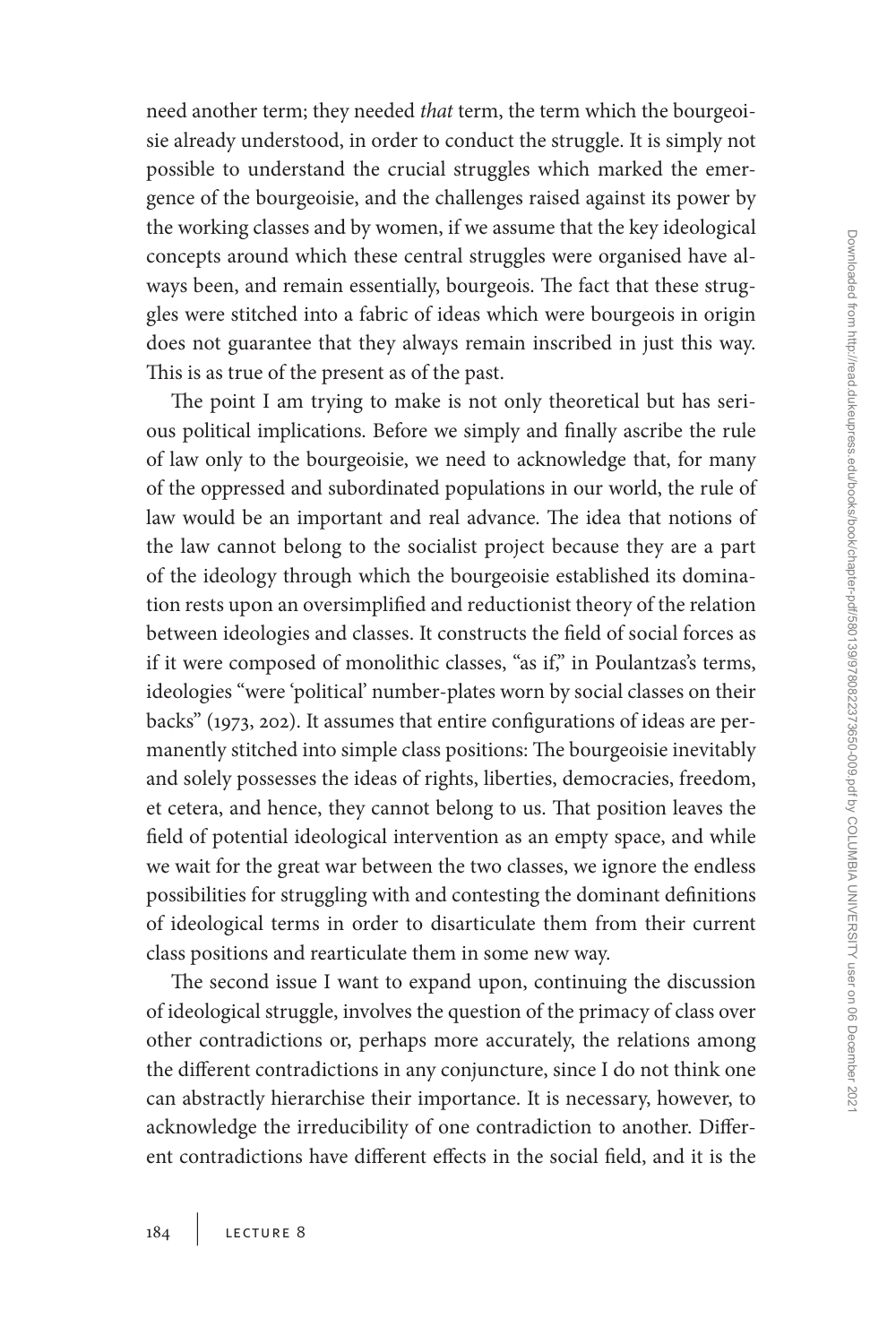tendency to reduce one to the other that is the theoretical problem. For this reason, the suspension of the capitalist mode of production in a particular society will not guarantee the liberation of blacks, women, or subordinate classes. The primacy which Marxism has given to the capital-class contradiction is in fact a problem. It is implicit in, albeit not necessary to, its logic that, in the end, the principal contradiction not only structures every other contradiction but is their truth as well. Consequently the capital-class contradiction not only has political priority, but it often serves as a master key which can unlock all the secrets of the social formation. It is essential, both theoretically and politically, that we face the consequences of the difficult fact that one could move from the capitalist mode of production and see the continuation of the domination, not only of one race by another and especially of one gender by another, but also of one class by another.

The only alternative is a Marxist politics which recognises the necessary differentiation of different struggles and the importance of those struggles on different fronts, that is to say, a Marxist politics which understands the nature of a hegemonic politics, in which different struggles take the leading position on a range of different fronts. Such an understanding does not suppress the autonomy and specificity of particular political struggles, and it rejects reductionism in favor of an understanding of complexity in unity or unity through complexity. The reality of this complexity is not merely a local problem of organising but the theoretical problem of the noncorrespondence of the mode of production and the necessary relative autonomy of different political and ideological formations. The mode of production does not command every contradiction; it does not find them all at the same place or advanced to the same degree—neither within our political organisations nor within the formations of capitalism and socialism in the Western industrial world.

This is, after all, the site of the emergence of Cultural Studies: that we have lived through a succession of periods in the Western world when nonproblematic forms of the class struggle and the class belongingness of ideologies have simply refused to appear. There are only two responses to this situation: Either continue to use theory to guarantee that somewhere down the road such correspondences will appear, or undertake the exceedingly difficult task of bringing theory into line with the complexities of the empirical problems you have to explain. A contemporary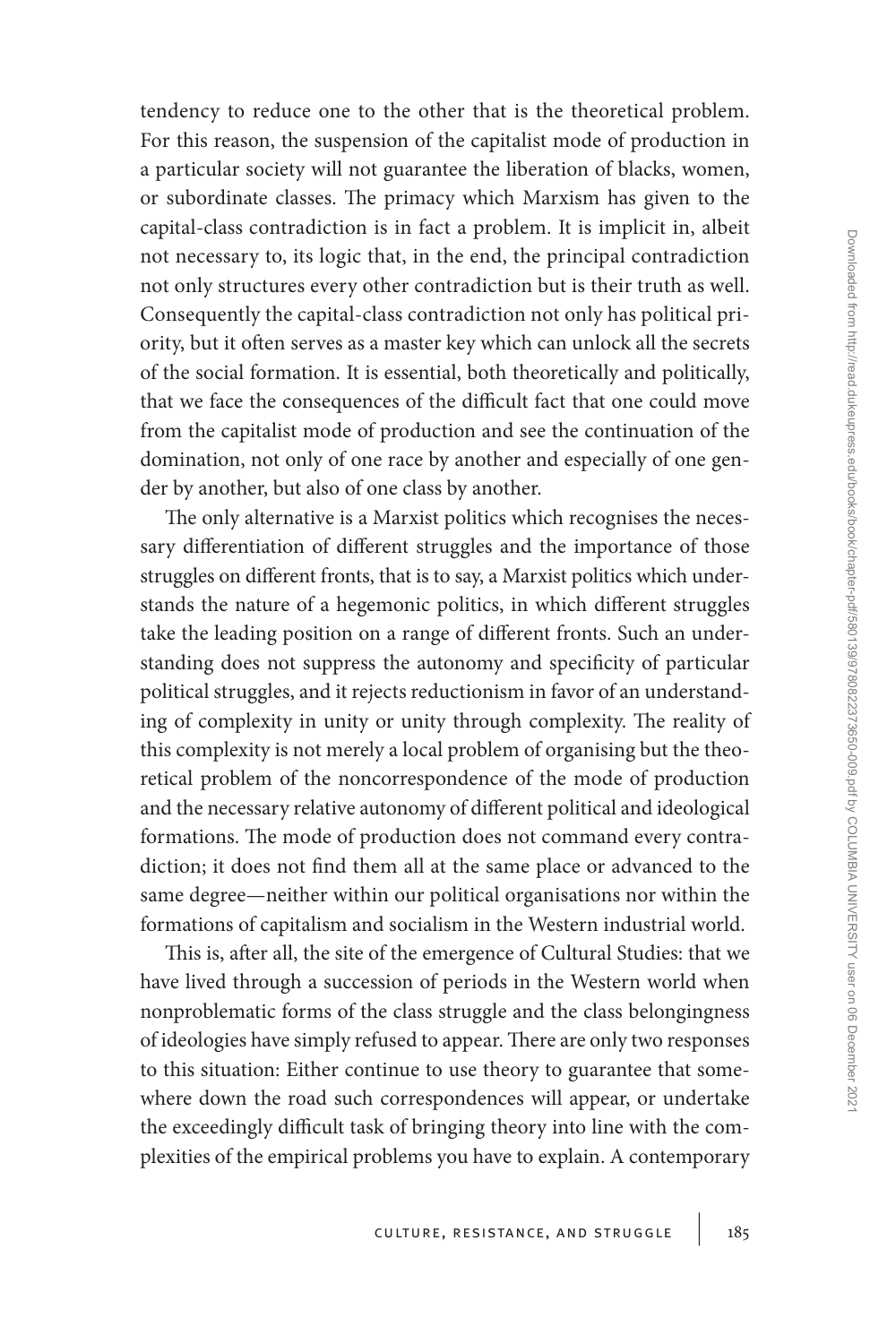Marxism that does not place the apparent containment of the most advanced industrial working classes in the world at the center of its problematic is no longer facing up to the real world of people; and even more important, it cannot help us understand how it is that the vast masses of working people in the most advanced industrial capitalist civilisations of the world *are* contained and constrained by forms of political reformism. Unless we have a better grasp of the hold which reformist political ideologies have exerted over men and women and over the potential revolutionary agencies within capitalism, we are not using the theories to address the political issues that demand our attention. We are using them to create illusory scenarios which cheer us up.

I want to make a similar point about the illustration I gave in an earlier lecture (lecture 6), because thinking about the ideological articulation of "black" clearly demands that we recognise its relations to issues of class, class ideologies, and class struggles, but in ways that do not reduce the specificity of race, of racist concepts and practices, as well as of antiracist struggles as a potential field of ideological contestation. I tried to demonstrate that such an understanding requires us to move beyond the obvious: that it is a field or site of discrimination; that it is the source of negative identities. By understanding that "black" works within a variety of chains of connotation, we can begin to acknowledge that different groups in specific historical situations have been able to identify with different terms within this complex network. Each identification helps define and constitute the position of the group in the field of ideology and excludes other possibilities. Each appropriation, each positioning of the black subject in relation to terms like West Indian, immigrant, Negro, black, Afro-Caribbean, all of which are possible in the field of ideology, is different. Each requires a different ideological position. A different set of political practices follows from each and each is dependent on a different set of historical conditions.

Further, there is absolutely no way you could reduce the systems of representations of race in any social formation—say, South Africa—to a matter of class. It will not be explained away in relation to the capitallabour contradiction. It is perfectly clear that black and white labour in South Africa is exploited by capital. In relation to race, it is perfectly clear that, in addition, black races are exploited differently from white races in relation to capital. Black labour is positioned differently in so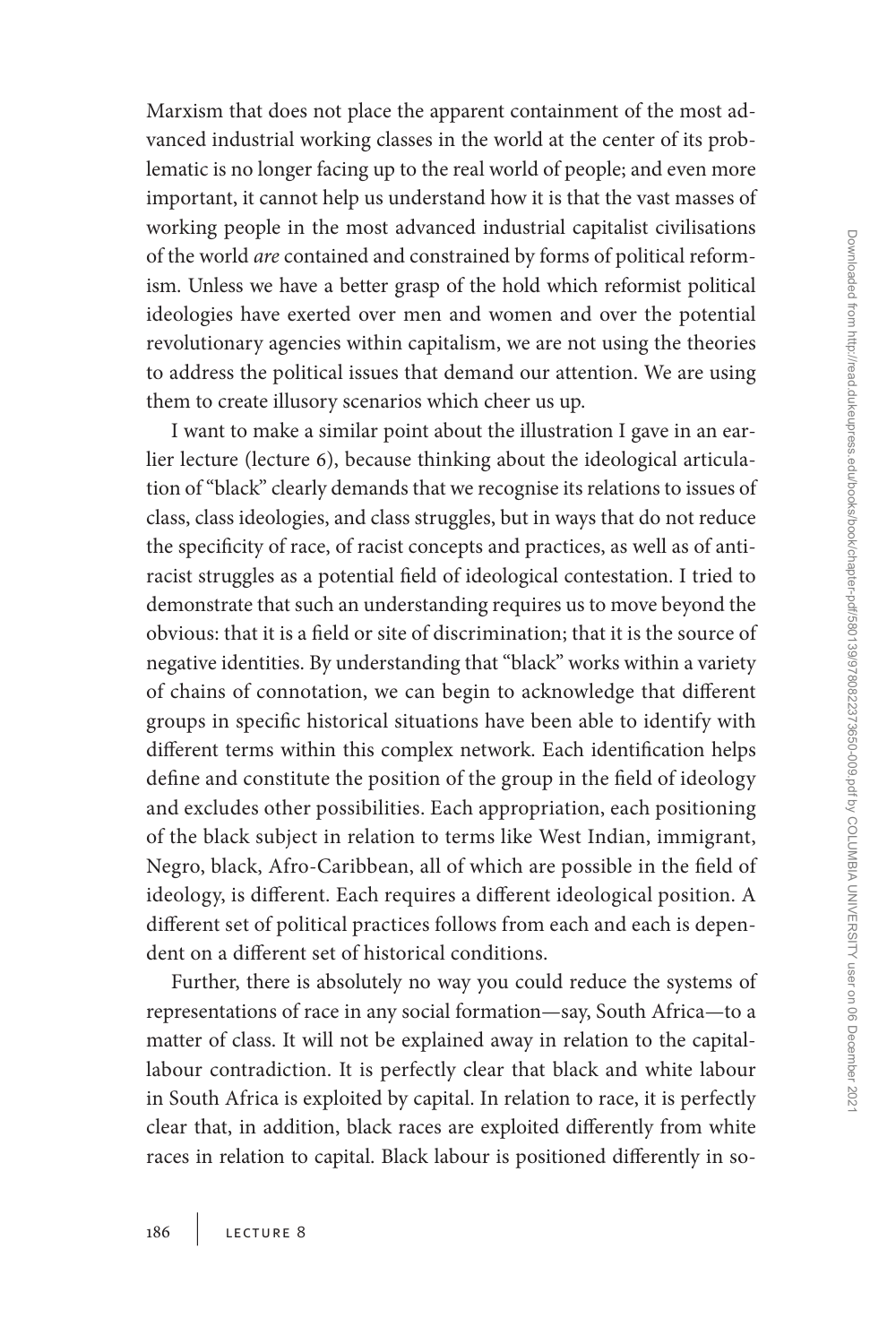cial, economic, and ideological relations. There are two contradictions operating politically and ideologically, and while they work in the same space, they refuse to be identical. To assume their supposed correspondence is simply politically ineffective, because the two fields are constantly intersected and bifurcated from different directions. Race and class are powerfully articulated with one another but they are not the same and, consequently, each is likely to both unite and divide. A black labouring class, exploited by capital, is able to begin to constitute its political unity, partly through the categories of class, but more significantly through the categories of race in this particular political situation. One can see this only by recognising the necessary autonomy of the different movements in the South African political scene, and the capabilities of developing a common political struggle through the possible articulation of those elements, without assuming their necessary correspondence. Otherwise one will go on assuming or hoping that that scene will resolve itself in ways which are historically impossible. Notions of articulation, overdetermination, and the specificity of the different contradictions within the ideological field are important, then, not only for an adequate general theory of ideology but for the analysis of a particular political situation as well.

Cultural resistance can have many and varied forms and effects, although often we do not know how to identify these differences or how to theorise them. Consider, for example, the so-called cultures of survival, which particular groups may require if they are not to be totally overwhelmed by alternative definitions of their identity and history, if they are to have any sense of solidarity or identity at all. But such cultures of survival neither guarantee nor necessarily generate the basis of a culture of hegemony. Groups can survive without the slightest chance of being in the leading position at the moment. And although forms of culture that arise in response to the need for survival are not necessarily even strong enough to negotiate with hegemonic formations, the ability to survive is most certainly one of the conditions of possibility for such negotiation. Despite the "reformist" ring of "negotiation," if a group is to enter into important cultural negotiation with the dominant ideological or cultural forms of a society, it must have a good deal of persistence and strength. It has to have achieved a certain degree of organisation; it has to have achieved a level of self-reflexivity which makes it capable of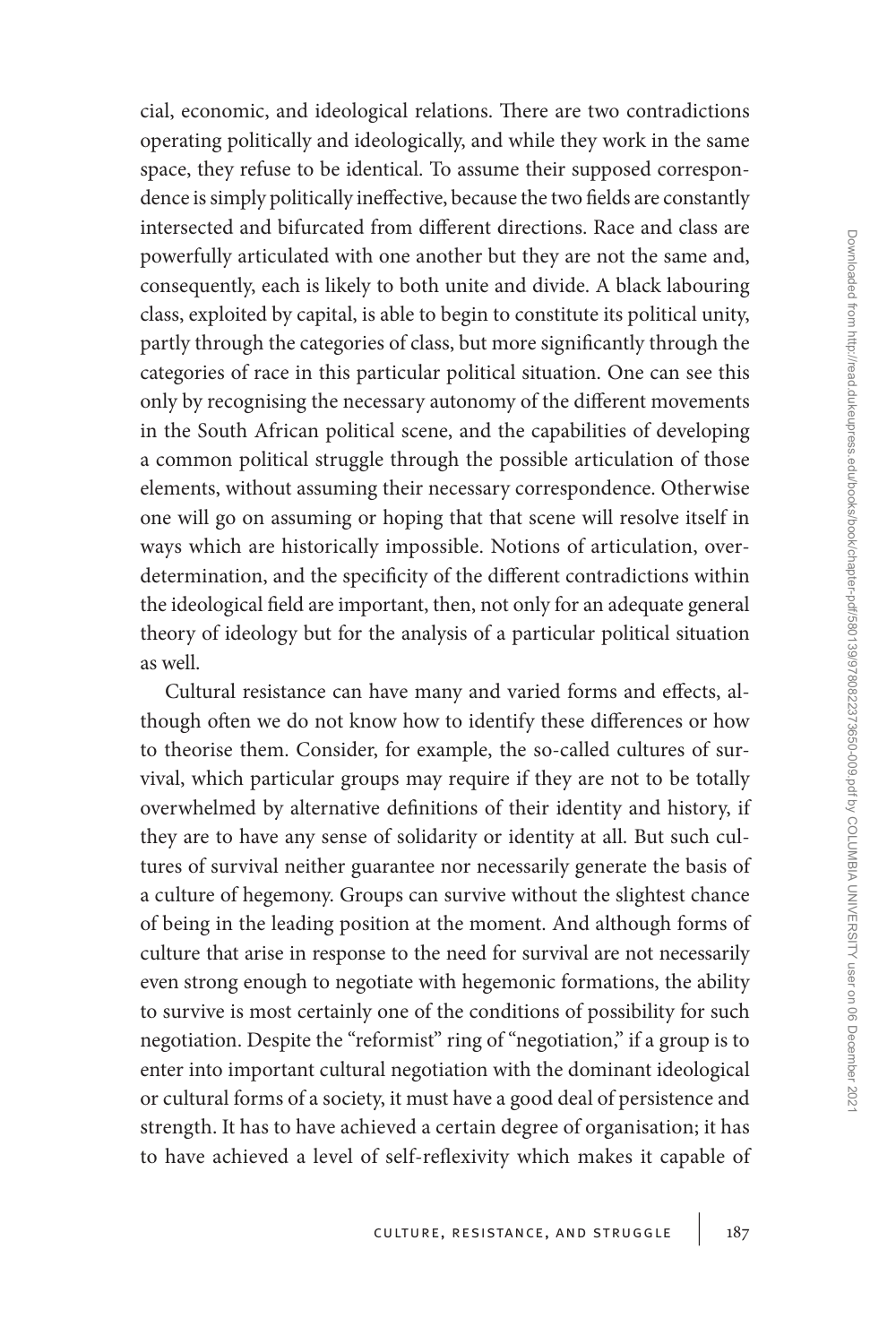formulating projects. You cannot enter into negotiation without knowing the ground you are working on and the possibilities and potential sites of victory, however small they may be. The moment of negotiation is also a moment of struggle and resistance. The fact that the other side is not going to be overthrown does not mean that important concessions and gains cannot be won.

E. P. Thompson (1963) describes just such a moment, in the period after Chartism, when the British labour movement had, for all practical purposes, lost its capacity to define the world in its own image. But one could not give an account of the history of that class, its culture, its political and ideological institutions, without acknowledging what Thompson demonstrates: that at that moment, the labour movement turned back on its own social and cultural forms, developing and providing them with a necessary warrant. It negotiated spaces and found ways of keeping people off its terrain. It developed institutions which were more organically connected to its material conditions and to the lives of labourers and their families; through these, it penetrated into myriad areas of workingclass life. It established in that period what we now think of as traditional working-class culture. The fact that it remains, partly as a result of these developments, a subordinate and incorporated class throughout its history does not negate the fact of the intense internal corporate strength which these changes also produced.

The strengths and contributions of that culture are always contradictory; it has positive and negative features, progressive and conservative effects. It is this I want to insist upon, that cultural forms and practices are always contradictory. The culture that holds the traditional working class together and allows people to identify the difference between "us and them" is also the very same culture that maintains particular forms of masculinity inside working-class political organisations and renders that culture in some ways blind to the contradictions of gender. Precisely one of the ways that culture unites diverse groups in the working class depends upon its capacity to define and resist the "other," the alien, the person from another culture; and this of course has rendered it in some ways blind to the contradictions of race and ethnicity. It is not a question of simply celebrating that cultural formation—one cannot do it—but rather of recognising that such cultures of survival are required for resistance, for opposition, for negotiation, for the kinds of upheavals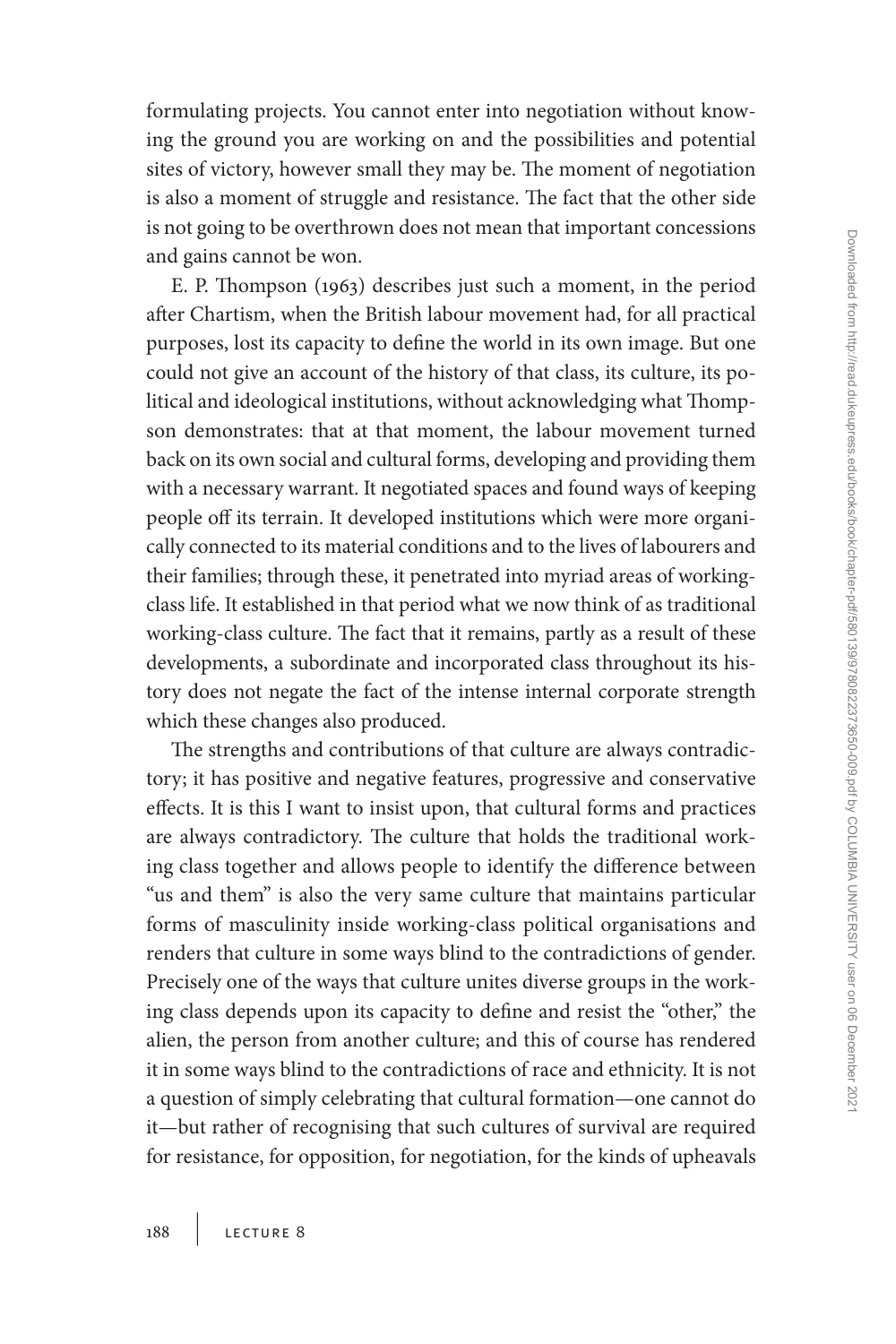you find in rebellion and revolution, and, perhaps even more important, for counterhegemonic formations. They are required for the construction of new kinds of societies. But every such formation, every struggle for change, has contradictory effects as well as limits. One cannot ignore the negative side in defending the positive contributions it advances, but one cannot ignore the gains that are made while condemning its defeats.

We have to think of both domination and resistance as processes. We need to look at the way in which forms of cultural and ideological resistance by particular groups or classes provide the space for interventions. Intervention can deepen the forms of cultural resistance by working on them, dislocating them, or disarticulating them from the ways in which they are constantly held in subordinate places. But this requires us to recognise the strengths and the weaknesses of those forms and one can only do that by entering into their spaces, beginning to work with them as well as on them. One is then involved in the process of strengthening and deepening the oppositional elements of already existing cultural forms and not of inviting people to abandon the forms in which they are involved and to suddenly move over to a different place, into a different formation. The latter strategy is not only unlikely to persuade anybody to move, it is also deeply self-delusory. It suggests that we have ourselves clarified and cleansed our own cultural positions, that we have rendered them transparent to our own critical gaze, and that they are free of all residues and attachments to older, more problematic cultural forms. It suggests that we no longer collaborate in those illicit pleasures we derive from the many cultural practices which we do or should know are ideologically impure, which may even belong to the "other side." To approach people as if everything is perfectly clarified—the forms over there belong to the terrain of delusion, false consciousness, illicit pleasures, and mere consumerism, while these over here belong entirely to the ideologically pure pursuit of the truly revolutionary consciousness—is a strategy that is unlikely to bring people on from position to position. You will not enable people to deepen those elements which separate them from the dominant formations, to resist the attachments that stitch them into the existing system, and to begin the difficult process of articulating themselves into another set of positions. While cultural politics and ideological struggle are not sufficient in themselves to restructure the social formation, there can be no sustained establishment of counterhegemonies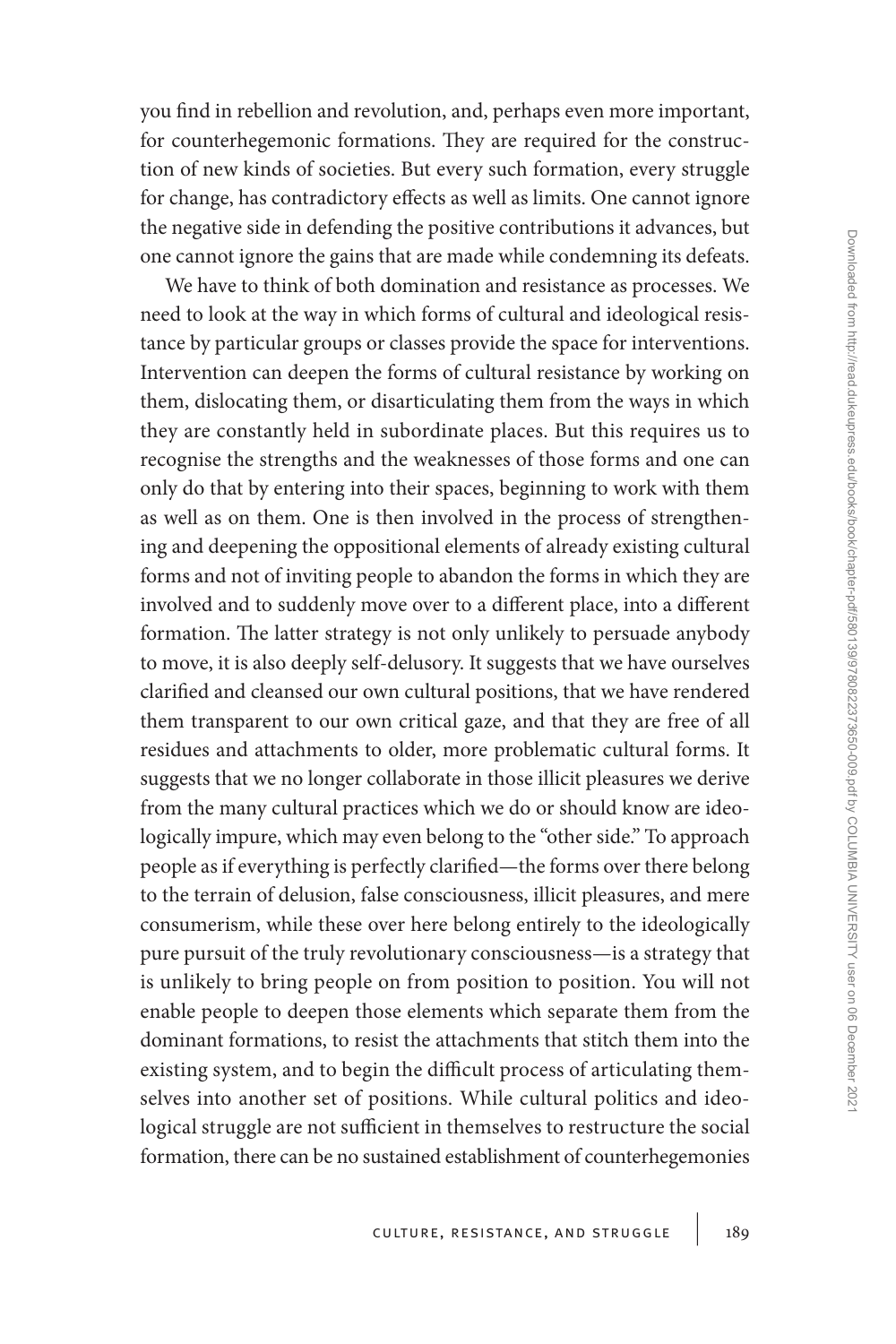without their articulations in culture and ideology. Cultural politics and ideological struggle are the necessary conditions for forms of social and political struggle. Those political and social forces that are actually attempting the difficult task of intervening in the actual social formations and beginning to transform them into some new image or at least in some new direction—and not merely to go on resisting—cannot avoid the need to open the possibility of new political subjects and subjectivities. The domain of culture and ideology is where those new positions are opened and where the new articulations have to be made. And in that domain, people can change and struggle.

But if we cannot guarantee in advance what either the determinations or the political effectivities of a cultural form are, can we at least describe their historical relations to each other? Can we, for example, make use of Williams's (1977) distinction between dominant, residual, and emergent elements or forms of culture as a way of beginning to map the cultural terrain? Although I suggested earlier that this was a quite useful schema, it is clear that there is no point in trying to assign each of the forms of particular cultures to one of those categories, because those forms are never pure and their identities are never entirely inscribed upon their surface apart from their articulation into particular contexts. Thus, we find that residual forms are reworked in an emergent situation and become precisely the forgotten languages in which people speak of their new projects. And practices whose identity seemingly depends upon their status as "avant-garde" rapidly emigrate to the arts review pages where they become, if not part of the dominant, certainly no longer part of a strongly resistant cultural formation. And perhaps most significantly, we also find that the dominant has the capacity not only to speak its own language, but to speak through the fact that it grants many other languages the possibility of speaking. As I suggested earlier, hegemonic leadership need not incorporate or dissolve all but the dominant cultural forms; it can even enable the subalterns to take on their own formations. It is perfectly capable of devolving cultural leadership to other groups. It need not secure the absolute cultural power of one delegated group of organic intellectuals. It allows many inorganic intellectuals to function in the field, recognising, representing, celebrating, and even supporting their diversity, at least to the extent of guaranteeing that the medley of voices will be sustained. Hegemony entails precisely this capacity to continually com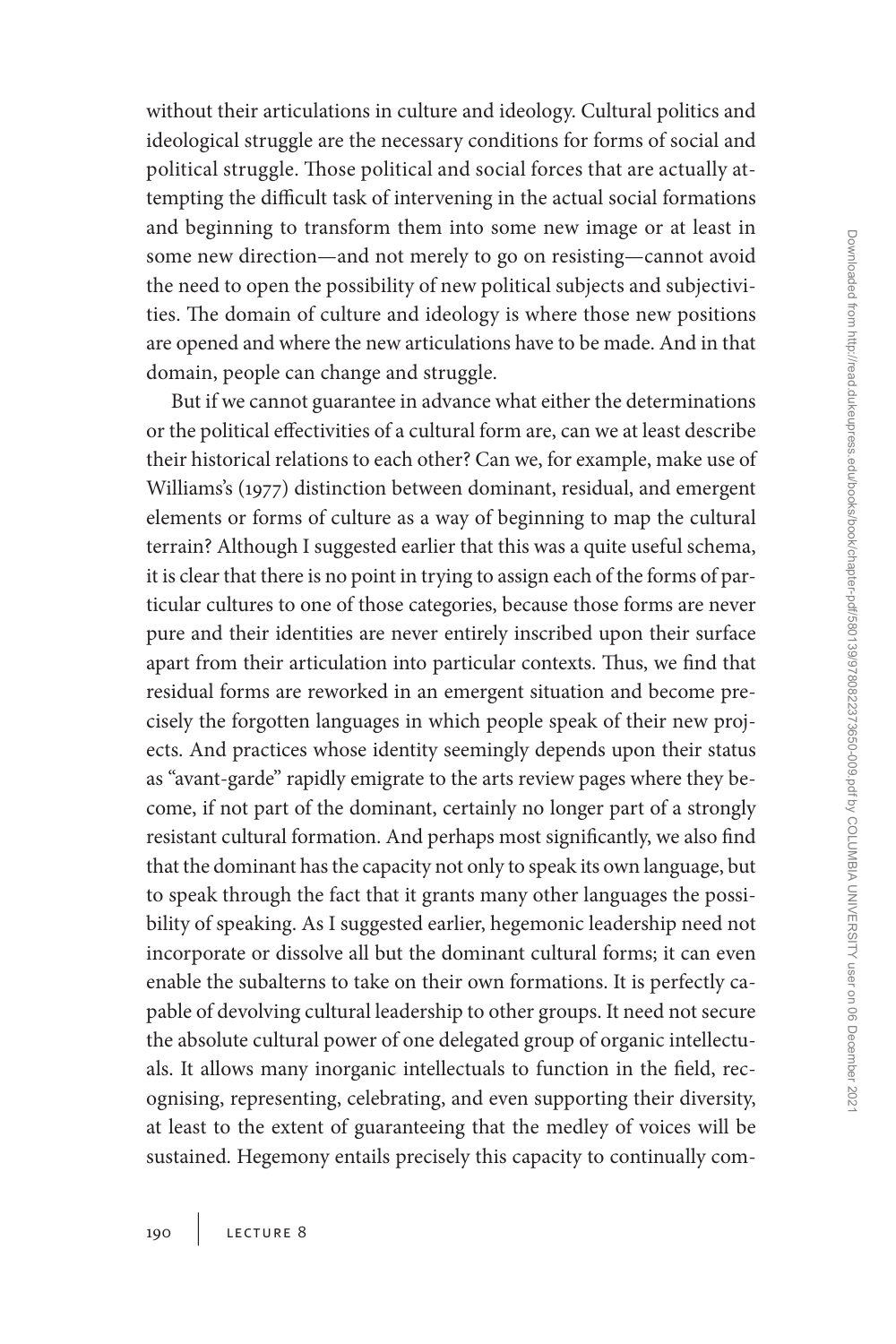mand a central position within an apparently open plurality of voices. When power is exerted in the cultural field through the censorship or repression of that plurality, then hegemony has not yet been secured. Consequently, I want to resist the notion that one can permanently ascribe cultural forms to particular positions. Hence I reject that type of formal analysis of cultural fields which sorts the world into progressive and nonprogressive forms because I am struck by the number of nonprogressive forms that actually progress and the number of progressive forms that do not seem to progress anywhere. The progressiveness of a particular form or practice is not given within the culture itself. I will illustrate this with some examples of the interplay of both residual and emergent moments within the cultural field, and of the play of domination in between, as it were.

Some of the best-known work of the Centre for Contemporary Cultural Studies was in the area of the succession of youth cultures, often identified with particular styles of music and dress which emerged largely in the 1960s and seventies in the wake of the period of affluence of the 1950s. Some of that work is collected in *Resistance through Rituals* (Hall and Jefferson 1976). In that body of work, we tried to find ways of describing the relationship between class and youth cultures without reducing youth cultures to class. On the one hand, it was clear to us that there was no way the field of postwar youth social movements could be reduced to the structure of the fundamental classes or even to the questions of class contradictions. On the other hand, there was no way one could understand what was going on in the waves of movements among young people which have marked out that terrain in Britain since the early 1950s outside of the structuring determinations of class. Classes play in and across the field of those movements in complex and often indirect ways.

We suggested, for example, that in many of the forms of cultural differences between two of the leading forms of such movements in the late 1950s and early 1960s (the Mods and the Rockers), one could see the shadow as it were, not of the distinction between the middle and the working class, but the perhaps equally crucial distinction between an upwardly mobile fraction and a downwardly mobile fraction of the working class. I say "shadow" because it is not the case that the class affiliations of the groups corresponded that exactly; many members in fact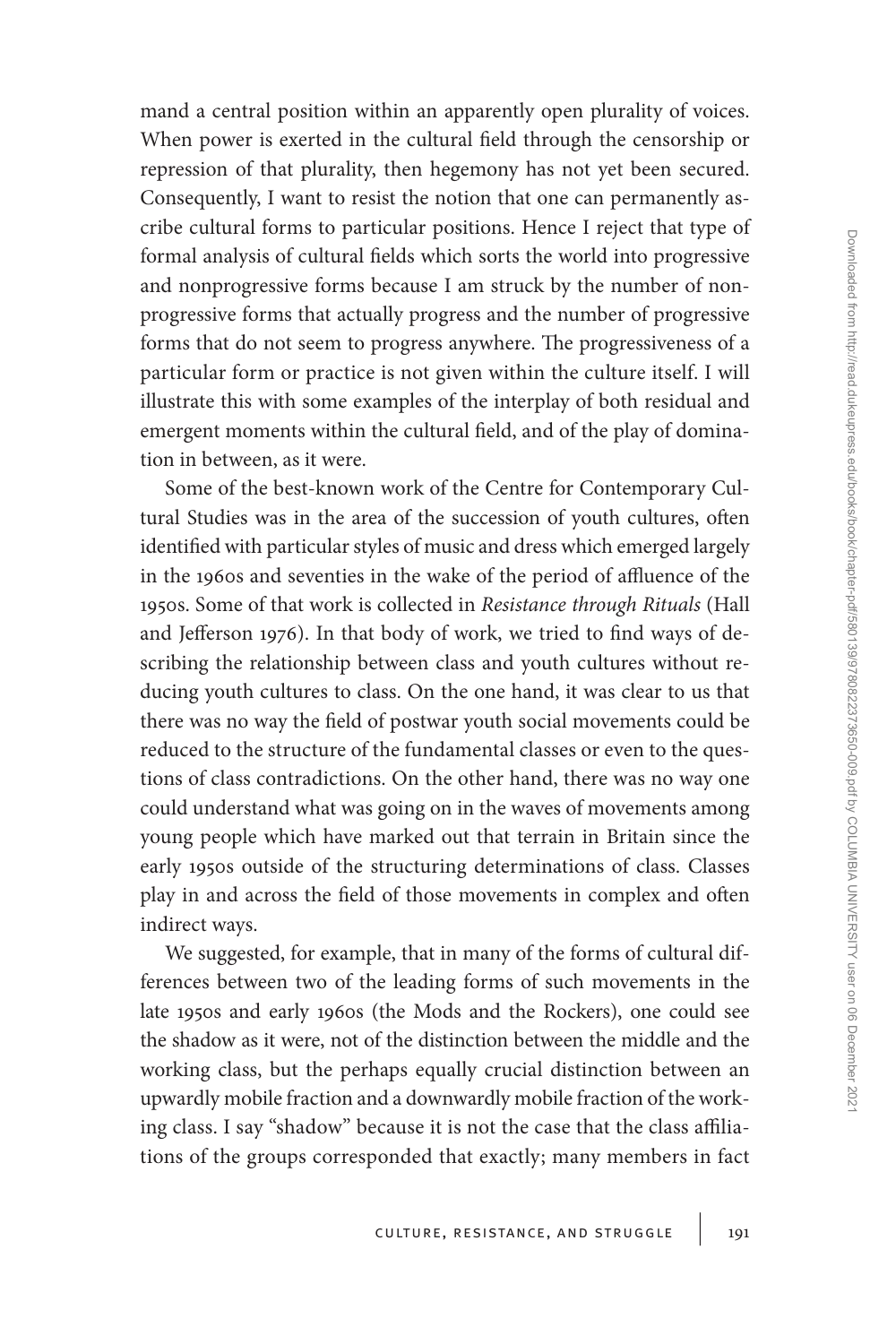were not working class in their precise social or economic origins. But the Mods, for example, did tend to be kids who were on an upward trajectory, perhaps out of their class, or transitionally within their class. They also tended to have more years of education and to be better educated than others; and of course, education in England is a crucial signifier of class. But there is no way you could define the intrinsic forms that generated the Mods' style, taste, and culture simply in terms of those class elements or their class position. Nevertheless, certain very important things about the ways in which they lived in the world and saw their own difference are, I would say, "shadowed" by class.

While such movements provided new identities and subjectivities for young people, and engaged the youths themselves in this production, the movements were not at all politicised. Neither did they engage directly with questions of economy and labour: There are no messages about work. The culture was suspended in the space of the good time, which is not work. It was defined by and within "not work time." Kids who had to work throughout the day lived their relation to their real conditions of working through the imaginary relations of being a Mod. It was precisely an alternative subjectivity or identity.

Moreover, if you look at the meanings that were becoming dominant within these youth cultures, you will see that they were defined generationally. The generational contradiction between older and younger people or fractions is very important. One can identify within the culture of these movements "the parental class culture." But this generational contradiction cannot be isolated from either the particular class fractions from which the different formations were drawn or from the larger structures of the culture as a whole. After all, youths—even Mods—have to grow up and find out how to be adult workers, spouses, and parents. And there were very few messages in The Who about any of that! Even if one wants to celebrate the Mod style as a moment of resistance, one has also to think about the life trajectory, within particular class fractions, of people whose new subjectivities were being formed in these cultural spaces. Although it could not be predicted, it is important to look at the question in relation to the fraction of the class from which they came and to which they were likely to be consigned. And that is articulated onto a much wider cultural frame. The ways in which all those adult identities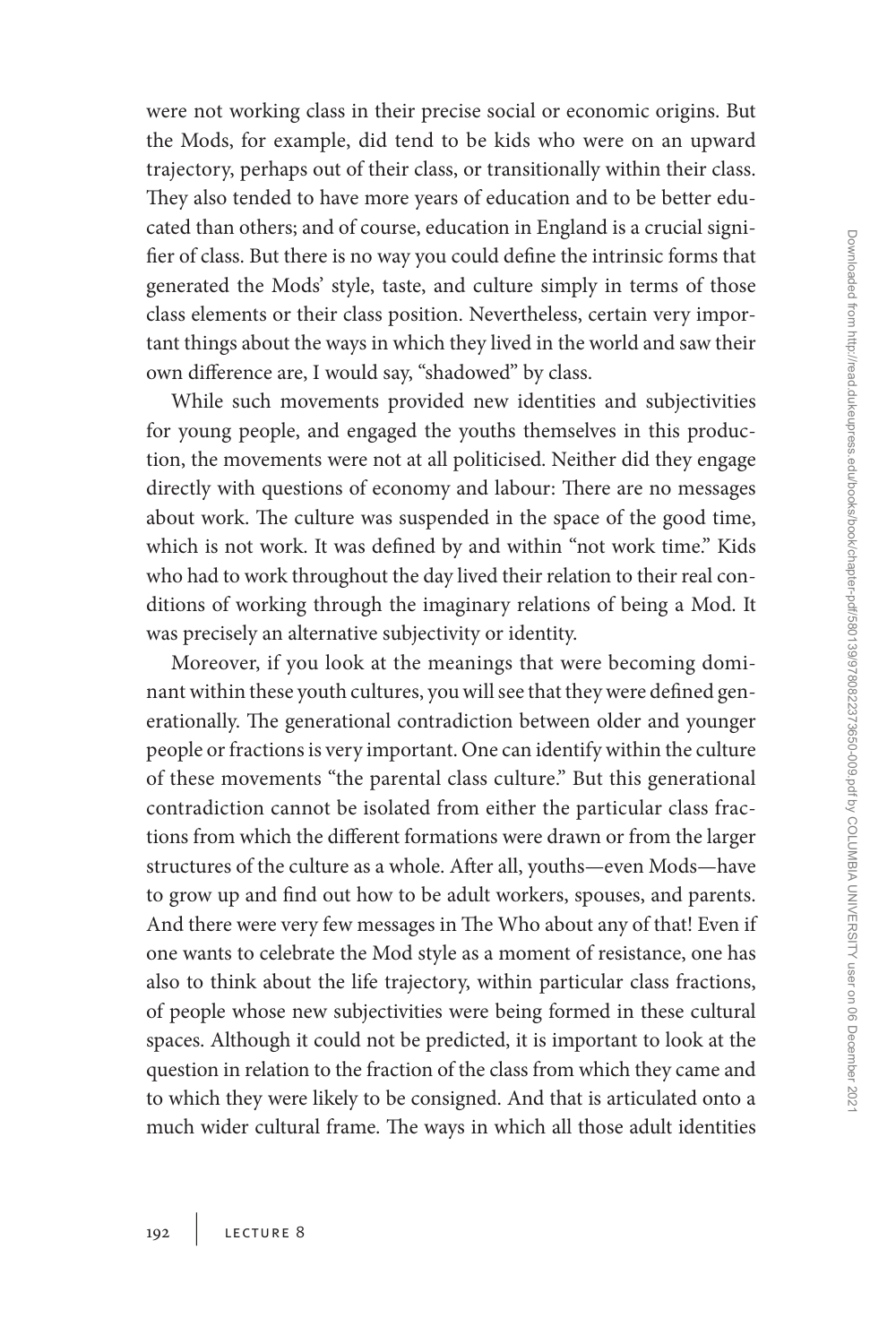Similarly, when we talked about the middle-class subcultures—the countercultures of the sixties and early seventies—we noted the complex relations that they had to class identities and political possibilities. The countercultures often operated within cultural fields marked by intense generational and political differences, and a whole range of symbolisms were mobilised to generate new subjectivities. And yet, there were strong relationships between those divisions and the divisions within the middle class. The great cultural split and the different ways in which the countercultures of the younger generations developed were framed by important divisions within the class itself. It was not simply a question of the middle versus the working class. It had as much to do with the internal differentiations which were opening up against the background of the rhythms of a new economic period. One of the key cultural divisions in the middle classes in that period in Britain was the distinction between what we call the "progressive" and the "provincial" middle class. Those in the progressive middle class—regardless of generational identity—adopted the ethic of consumption. They understood how it worked, moved with it, and took advantage of it. They did not feel that their lives would collapse if the Protestant ethic weakened its boundaries a bit. Indeed they found pleasure in the rapid movements in and out of more conventional bourgeois positions. The parental generation was obviously not able to live their children's lives, but they did seem to be trying to catch up as rapidly as possible. In that very default, other fractions of the middle class felt attacked and increasingly "squeezed" into a narrow set of cultural possibilities: attacked from below by rising Mods and Rockers and from above by the "cosmopolitan middle class's" desertion of traditional bourgeois positions. What were they to do? They were neither the propertied class nor the dominant class; their whole identity, and their future as well, was invested in their position as keepers of the bourgeois consciousness, defending the virtues of saving and thrift and the respectable life. They had made great sacrifices for that, and they expected their place in the cultural sun, even if it was a subordinate one. Interestingly, this division penetrates very deep into the way that sexual ideologies were mapped onto the cultural field of the middle class. Out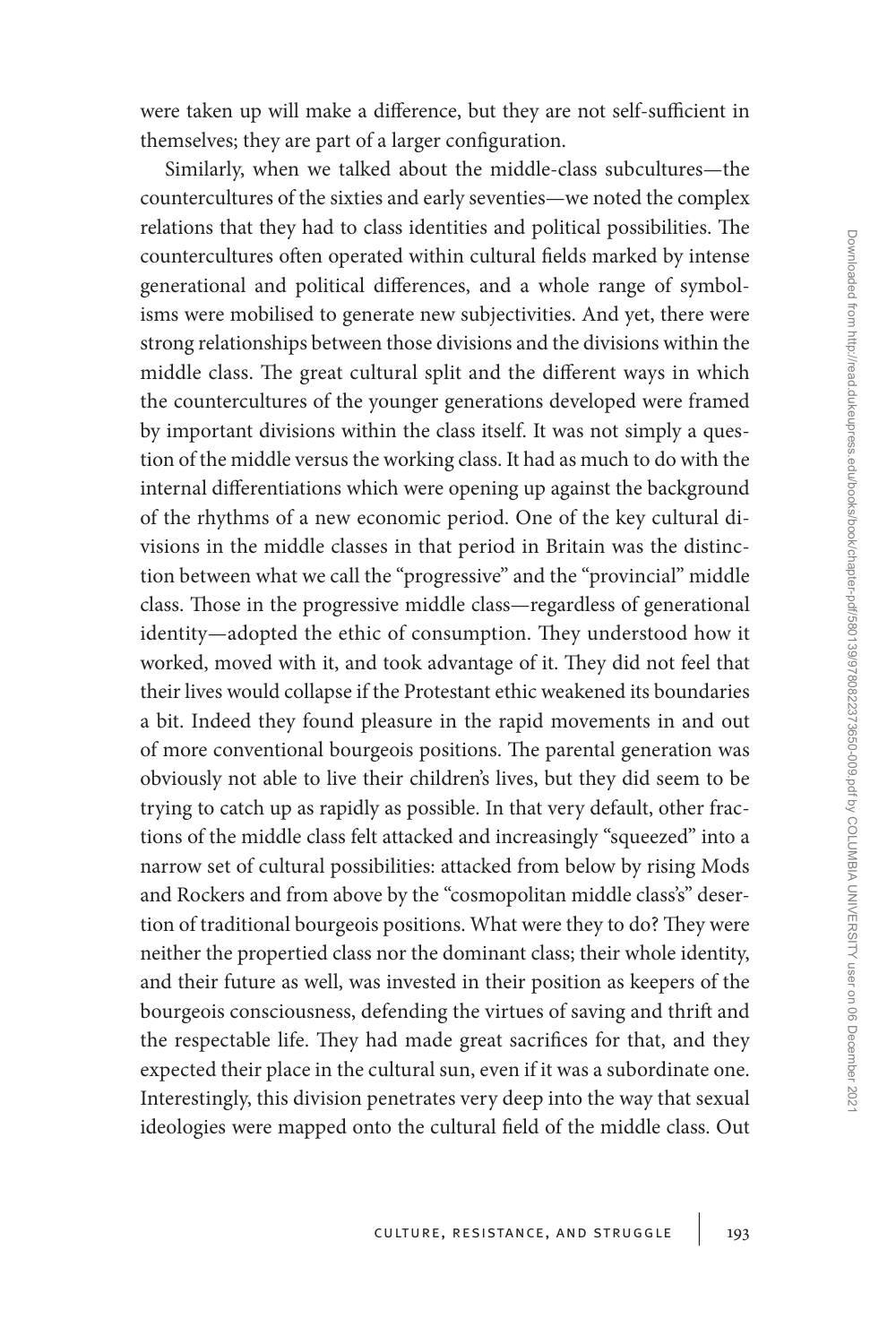of the progressive middle class has come a certain kind of liberal progressive feminism. Out of the provincial middle class has come our version of the moral majority.

In making such arguments, we were trying to maintain the relative autonomy of the ways in which those new youth subcultural identities were generated. Rather than denying the importance of what you might call the secondary contradictions around gender and race, we wanted to argue that you could not develop an adequate understanding of youth subcultures until you located them within the framework of a class structuring of the society, a structuring which is deep and penetrative across its whole future. The subcultural work of the Centre was accused of class reductionism: of reducing the Rockers to their working-class position and of consigning the Mods to their petty bourgeois project. There is, unfortunately, some truth to that. We did not get the balance of the determining effects of the different contradictions quite right. But the work is important for having raised the project of trying to think about the nonreductiveness of cultural formations to class formations without pulling them so apart that they fall into totally autonomous positions.

I also want to offer a subcultural illustration of the way in which cultural forms themselves may open up and structure possibilities without going completely over to the position that claims that those possibilities and their politics are intrinsic to the forms. If political tendency alone will not organise, as Benjamin (1970) suggested in "The Author as Producer," I want to add that cultural forms alone will not guarantee. There is no guarantee of the intrinsically progressive or regressive nature of particular cultural forms. This was very clear in the era of the Skinheads in England, after the Mods and Rockers. It occurred in different economic conditions. The principal forms of this subculture were articulated against the middle-class forms of the 1960s; therefore, they stressed and amplified their proletarian symbols. That is, Skinhead culture revalorised a relationship to some working-class cultural elements on the ideological terrain of the need to mount an effective opposition to the dominant middle-class-related symbolism. This can be seen in the way the Skinheads dressed (short hair as opposed to long hair, jeans as opposed to flowing Indian robes) and in the affirmation of the increasing importance of territoriality. The most important thing about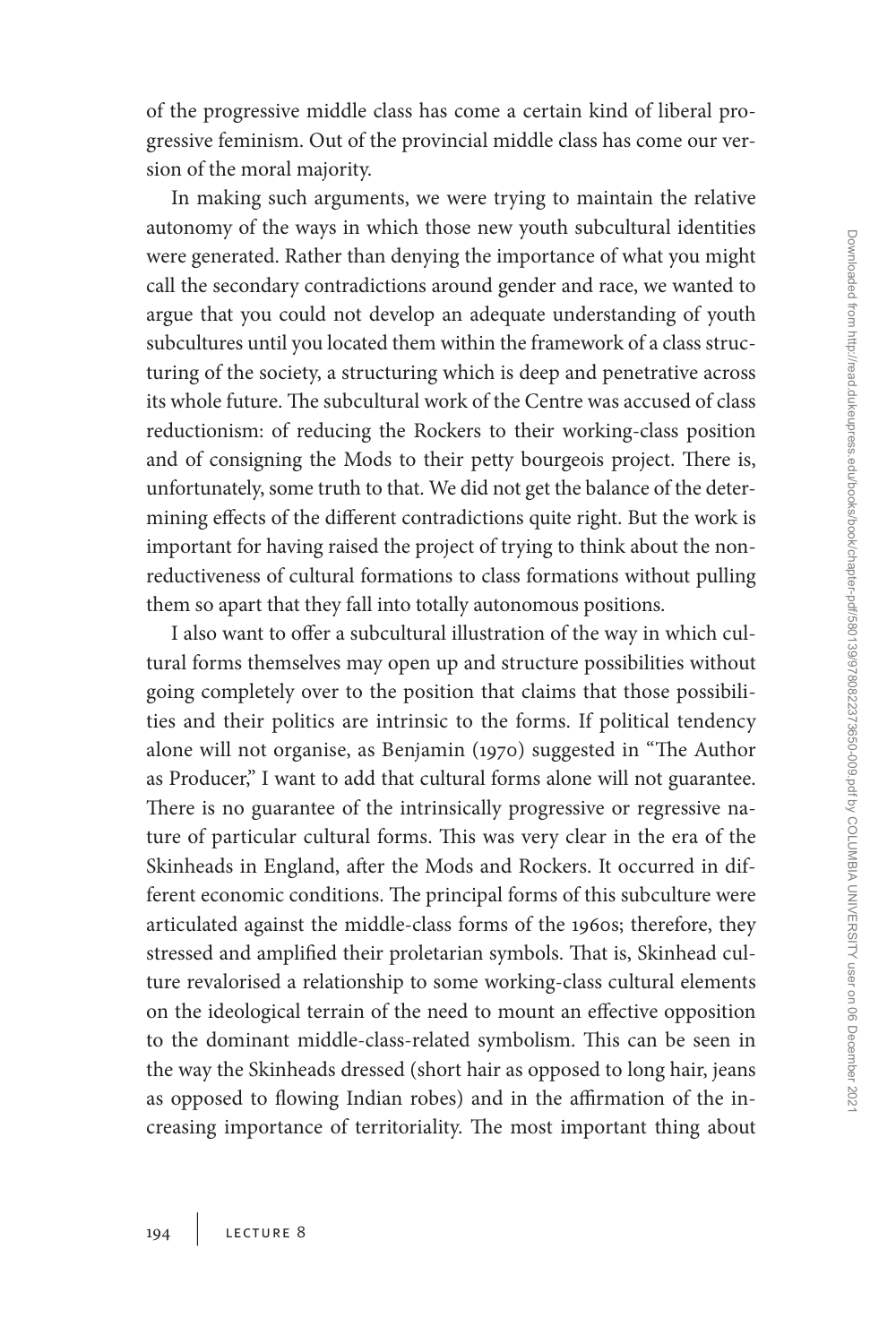the Mods was that they were all attached to Italian scooters and could go anywhere: Their very style affirmed mobility. The very fact of being able to leave the East End where one lived most of one's life and set out in large numbers for a weekend in Brighton (which is not very far away, but is very different) was a sign of the acquisition of new cultural space. But the Skinheads were as deeply imbricated in their localities as any football team and its fans. They denied the reasons for leaving one's locale by affirming that, as it were, the whole world is in a particular area of Liverpool.

Despite their mixed social composition, the Skinheads revalorised certain elements of the working-class culture as a whole and reworked them in generational, musical, visual, and stylistic terms. Many people who had found it difficult to come to terms with the implications of the politics of the previous phase hailed the movement as a more hardedged, realistic, proletarian cultural moment. But this was also the moment in Britain of the rise in the National Front as an active political organisation. Racism was becoming more overt and organised as a political and ideological position, and for a time, there was an absolutely crucial struggle to attach the cultural associations and affiliations of young people in these new styles to the fascist movement itself. The effort was very effective because the subcultural formation revalorised certain proletarian elements that have a strongly masculine, aggressive edge to them. The struggle to attach those kids to a fascist political position worked through the culture of football (soccer) where there is already a structured violence organised around the territoriality of supporters' relation to a particular team. The attempt was made to articulate together elements of Skinhead culture—proletarian identification and strong support for particular clubs, including the violence that followed from that occasionally—directly into a youth fascist movement. There were about eighteen months when it was absolutely uncertain whether that culture would be the first indigenous young working-class fascist movement in Britain. It was suddenly clear that the progressive possibilities of rock—exaggerated perhaps by the explicit politics of the middle-class countercultures—did not stem from the intrinsic progressiveness of rock's cultural forms. At that moment, rock looked like anything but a potentially progressive form; in fact, it looked like an opening into a kind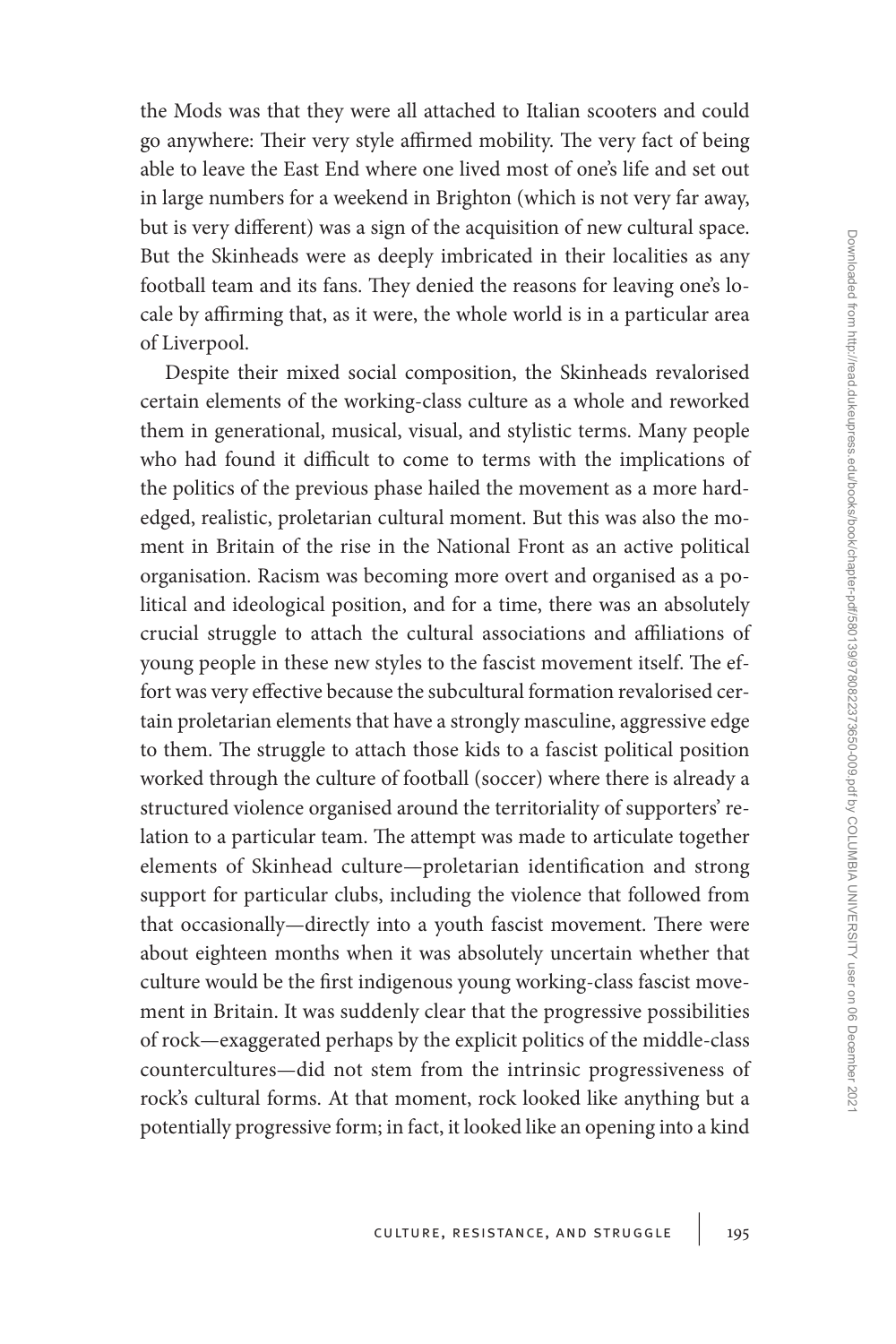of mindless race-gender-class identification, which would have created a trajectory among young people right into the hands of the National Front.

This articulation to the right was not stopped by the intrinsic cultural and political value or content of the cultural forms but by an alternative cultural practice, which began with the formation of a group and then an organisation: Rock Against Racism. It began by attempting to win over those musical groups that already had visible and leading positions in the culture and convince them to adopt overt political positions. Its project was, then, to constitute in the minds of the supporters the notion that being in that culture—being young, being a football supporter, et cetera—might go along with being antiracist. Antiracism could then become something fashionable and explicit. Rock Against Racism is one of the few real political-cultural interventions in recent times. More typically, the Left watches the growth of cultural forms and, intuiting their oppositional tendencies, hopes that a socialist youth movement, rocking and opposing as it goes on, will come out of them. We have rarely found, or even searched for, an actual cultural practice that would articulate these things together. Instead, many progressive people romanticise the deviant by mistaking the moment of opposition for the moment of rebellion. It is true that the members of the various subcultures were not exactly "inside the big system," but the problem is precisely how to work on that disavowal in order to constitute other subject positions. It does not happen on its own. Left on its own, virtually everything and anything can and did happen: Some were politicised, some depoliticised, some moved to the right, most moved to the middle, and a few moved to the left. The oppositional relationship to parental cultures and the dominant culture was maintained across the field of effects. It was still youth running wild, but youth could run wild to the right as well as to the left. Youth could run wild against Pakistanis as well as with them. The fact that rock was a progressive form of music, that it broke with many of the dominant musical forms, did not guarantee its political space and social content. That can only be guaranteed by articulating the forms of subjectivity it opens to particular political positions. The importance of Rock Against Racism is not undermined by the fact that it has declined. It was a moment in which the Left developed a practice for the contradictions of the moment, realistically recognised both the positive and negative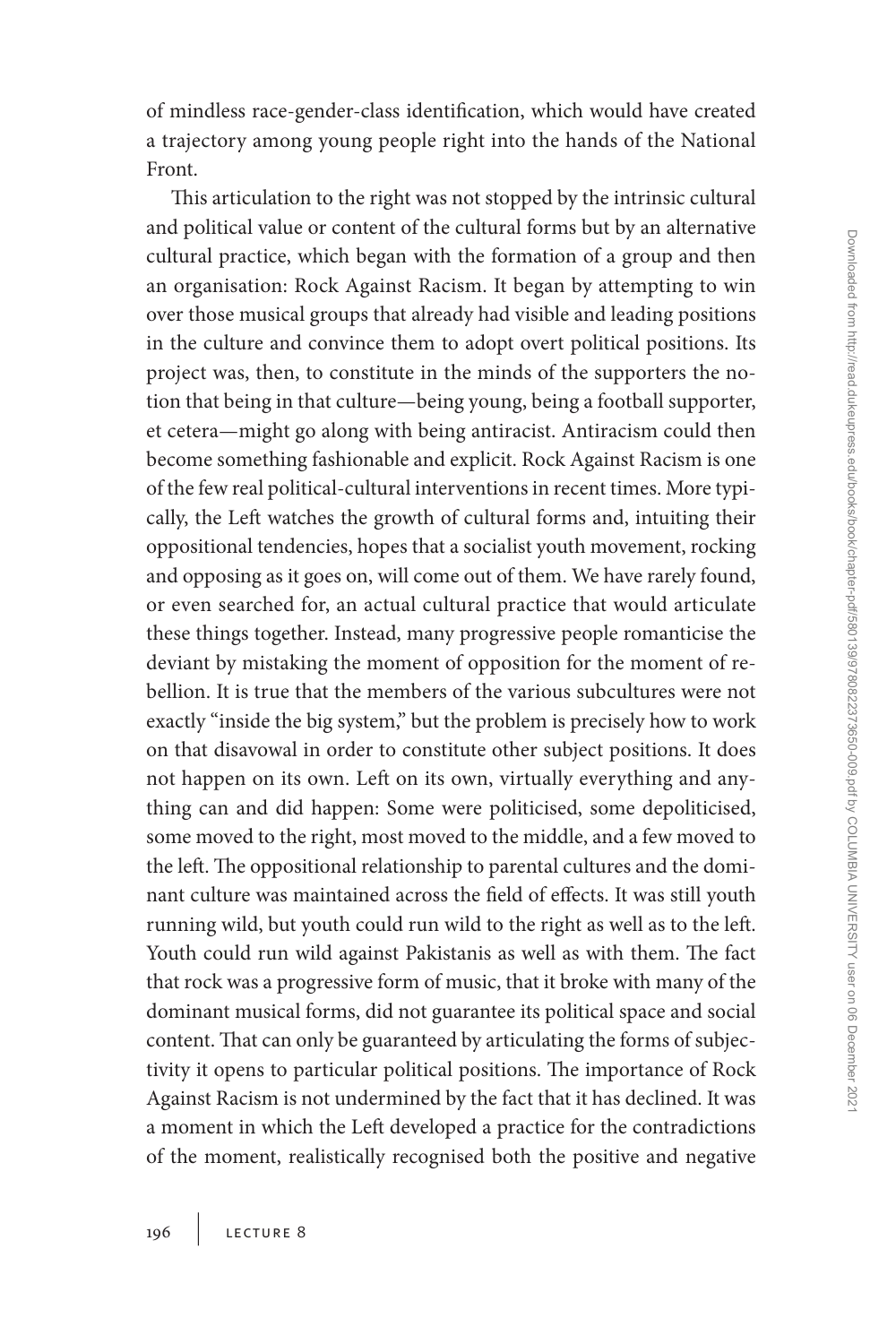aspects of the forms it had to work with, and inserted itself into a language which was capable of being heard. It was able in this case to find a language which could establish a system of equivalence between the values of its own cultural formation and particular political and social positions outside. It established an articulation. Although it did not win white British youth for antiracism, as if there were some final battle, it stopped a particular moment of racism dead in its tracks.

The example serves my general point: Cultural forms themselves are important. They create the possibility of new subjectivities, but they do not themselves guarantee their progressive or reactionary content. They still require social and political practices to articulate them to particular political positions. That is a formal practice that requires the utmost sensitivity to the nature of the complexity and nuanced quality of the cultural period in which you are working. If you simply enter the space of a concert by The Clash to give a political speech, you will fail. Who wants to hear a political speech in the middle of The Clash? But there are ways of working with the oppositions that are already implicit in that music and deepening their political content by associating them with positions that are linked to an alternative or oppositional content. A politics of cultural resistance that neglects the internal and intrinsic forms of the cultural field in which it operates is not likely to create alternative subjectivities, but those forms of cultural politics that are satisfied with working only at the levels of forms, as if that will guarantee their necessarily progressive nature or content, are likely to be frequently if not forever disappointed.

I want to turn to an example of emergent forms—emergent forms of music, emergent forms of social movements, emergent forms of cultural practices, and emergent forms of subjectivity—that operate within and upon the context of residual forms. There is, after all, nothing so residual as religion. Although the vast majority of the people involved in the contemporary black movement in Britain are not Rastafarians, it is the accessibility of the new subjectivities inside Rastafarianism and of its music (essentially reggae, but other associated musical forms as well) that have given a cultural articulation to that movement. Without that articulation, the movement would have even less shape and direction than it currently has, and we would presumably be in more trouble than we already are. Rastafarianism has a long history which I will not develop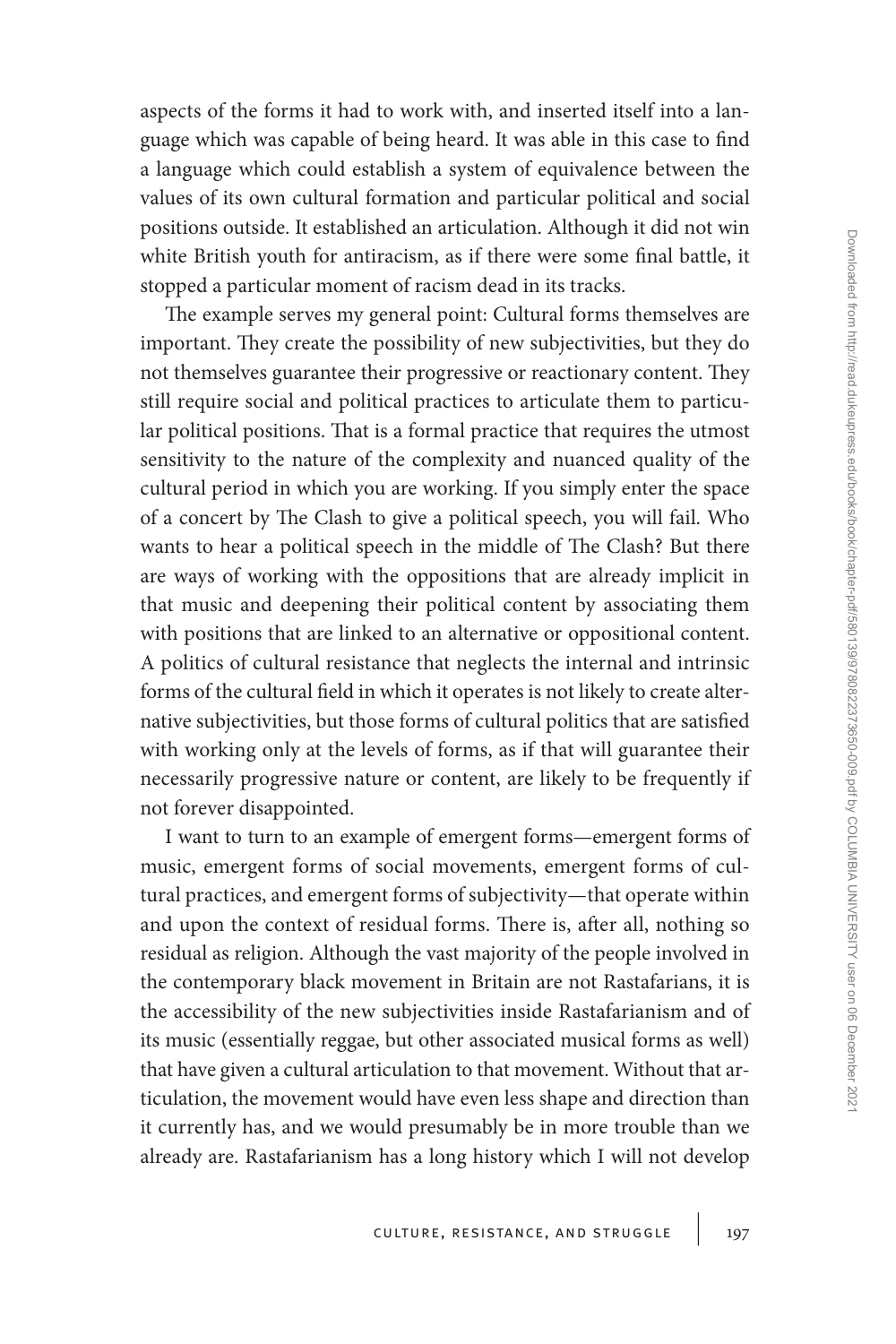here, but I do want to say something about the cultural skills which it built upon and offered us.

There is something which all slaves learned (although as I suggested at the beginning of this lecture, it is certainly not confined to slave or exslave culture): the importance of cultural resistance by negotiation. It is not possible to be in the position of the slave in a society and not learn how important it is to maintain the difference between yourself and the other in the moments between the points where you can resist openly. All those things that supposedly describe the "simple-mindedness" of blacks—their inability to speak the language properly, their fondness for imitation and mimicry (which is supposed to be a very primitive element), their overdeveloped physical properties, and underdeveloped intellectual ones—are all ways in which slaves learned how to remain people in a culture which denied them that possible subjectivity. A slave must learn the difference between how one can operate both outside the dominant culture and inside its spaces. For example, in Jamaica, African drumming has been maintained somewhere about ten miles from the window of the room in which I grew up. It was a continuous voice in the night when I was a child, as I imagine it still is. It never died out, although people outlawed it for a variety of reasons (e.g., to stop the killing of the animals from which the drums are made). Nevertheless, people went on being able to drum *outside* the dominant culture. But if you are in a slave society, it is not possible to remain outside of the dominant culture for very long. So we understood how to maintain and keep Africa alive *inside* the Christian religions, both Catholic and Protestant.

I used to live next door to a black Baptist church where they sang British, Baptist, and nonconformist hymns. They sang them for hours. As time passed and the rhythms became slower (and you thought you'd never get to the end of a line, let alone the end of the hymn), someone—the person who was hoping to preach—would begin to fill the space allowed by the slow rhythms, reminding people of the lines. And suddenly, you could hear this traditional religious music and language—a part of the dominant culture—being subverted rhythmically from underneath. Where did this other rhythm come from, this other language preserved inside the forms of religious music? How is this subversion from within possible? Slaves develop a set of skills by which they can conform perfectly—they meet the requirements, speak the language,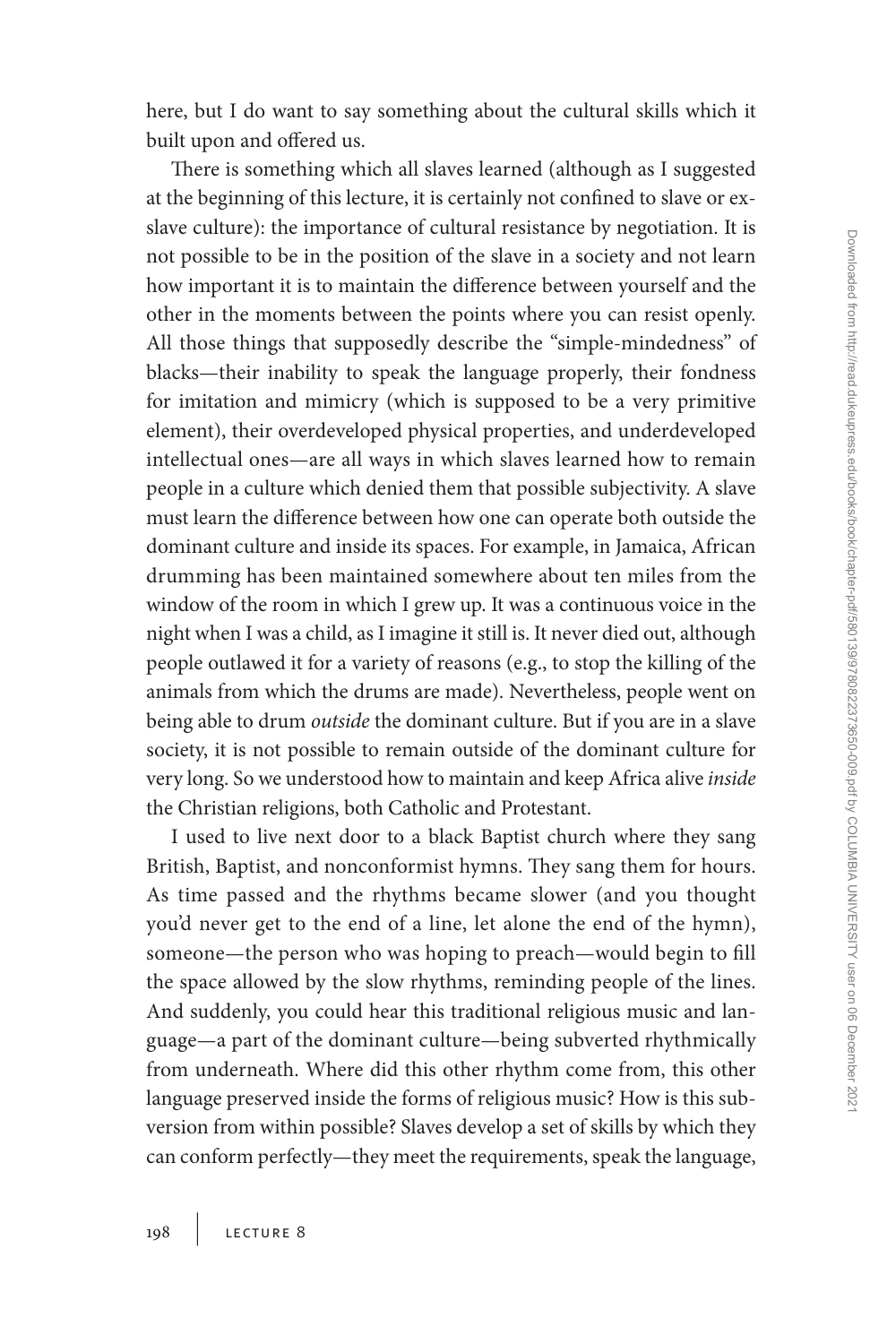honor the gods, sing the songs, learn the Bible, and so on—but adapt the forms in such a way that something is secured, some advance is made, maintained, and continued. Forms remain contradictory in spite of their manifest meanings. That is a skill learned a long time ago, and although slavery has been gone for quite a long while, it is a cultural skill that survives. It becomes crucial in a certain period in Jamaica that I want to describe briefly, a period in which religion and the musics associated with it came to play an absolutely central role in Jamaican politics.

In the period after Jamaican independence (in 1962), it was no longer acceptable for our music to be a residue from other cultures. Nations need their own music and musical forms. So we were given one by a Jamaican anthropologist trained in the U.S.A. from a middle-class Lebanese family. Edward Seaga, the prime minister from 1980 to 1989, argued that this music had to be truly Jamaican, free of the many musical forms that had been assimilated, and he proposed a music called "ska." Ska is, like all cultural forms, very contradictory in relation to the legitimated musics of the period. It is a bizarre mixture of North American blues and Third World authenticity. It does retain and bring to the surface many of the African rhythms. It is not only slow but deliberately retarded so that the repetitive, simple, rhythmic base can be heard again by a population looking for national cultural identities. Its form presents itself to be heard as a black music. At the same time, it is impressed on the population by the most advanced commercial advertising techniques. There are records on how to learn ska and dance clubs where you can learn to do the ska (a dance) and so on. Ska not only became very popular, it was frequently used to organise particular groups politically. It is the music associated with the early phases of Jamaican nationalism.

This appropriation of ska has to be understood in a larger field of struggle. One of the central aspects of Jamaican nationalism, as in all such nationalist movements, is the attempt to constitute a new subjectivity: the Jamaican identity. Having been for so long a part of the British Empire and suddenly becoming an independent country, there had to be ways of being and feeling Jamaican. The unity of Jamaican society is in fact constructed on top of a very complicated system of color distinctions. My grandmother, who must have learned something from slavery, could detect at least eight different lines. When nationalist Jamaica first had its beauty contest, it could only deal with the real differences in the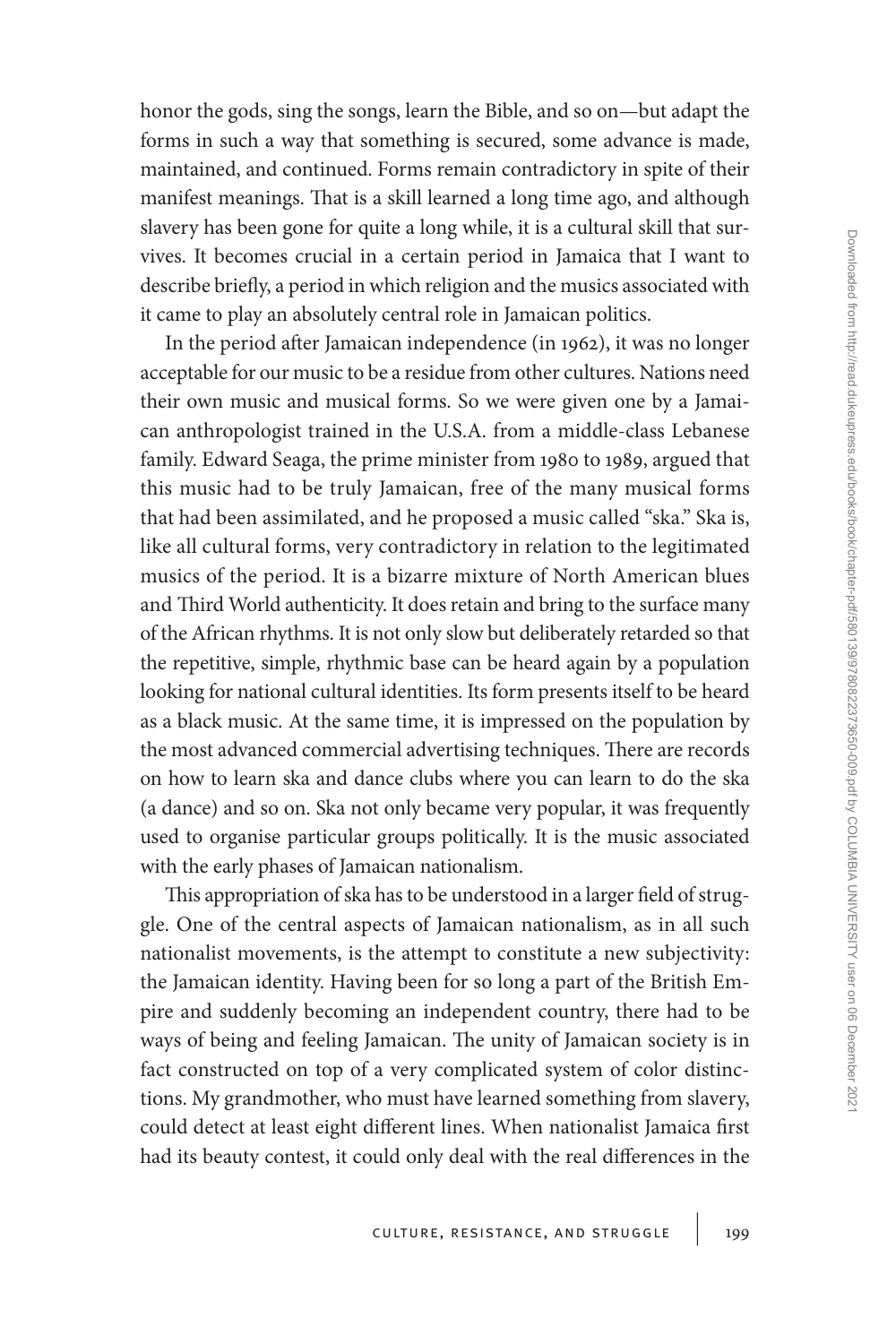color spectrum by having a range of different beauty contests for the different color groupings. You could be Miss Mahogany, or Miss Majo, or Miss Pine, and so on. And these differences were intersected by others: differences of class and education. Those provided the classifications that my mother and grandmother operated with in the crucial questions of life—for example, in questions of kinship. It was a schema which Lévi-Strauss would have understood as soon as you unfolded it. If you were Majo but well educated, you could marry in a certain way. Certain affiliations were permitted and others were not. Identity was then an arena of difference, of antagonism, of actually whom this nation belonged to. That unity had to be created and constituted. It doesn't really exist in the society, which is actually riven with all kinds of differences: color, race, class, politics, geography, and religion. You have to constitute the subjective possibility of unity out of this, and one of the languages for doing so is music. Ska was supposed to be the music that could appeal to everyone. Everyone can join in it because it affirms the national unity of the people, despite their differences. Everyone could dance to ska to celebrate their independence.

However, just as some people wanted to use the combination of religious and musical forms to constitute a new unity, others wanted to reconstitute the difference. They wanted to say that within this unity that is Jamaica, there are some who are more Jamaican than others, and differences are also partly expressed in, partly constituted through, music and religion. Rastafarianism was, in my childhood, a tiny religious sect connected with Marcus Garvey's Pan-African movement and thus affiliated with Africa. It represented a small part of the population which was constantly oppressed by various social powers but who had clearly learned the sorts of skills of negotiation that I described earlier. They needed a language to tell them who they were but they had only one book: the Bible. So they made that say what they needed to hear it say. They reread the Bible by entirely turning it on its head, in terms of the persecution of black people. They reread the exodus from Egypt as the exodus of black people from slavery. They went on to say that they are still, as they were then, in Babylon; they looked forward to a new moment of promise, release, and liberation. So they adapted the language of the Bible, as blacks have adapted the language of Christianity to their own situations, and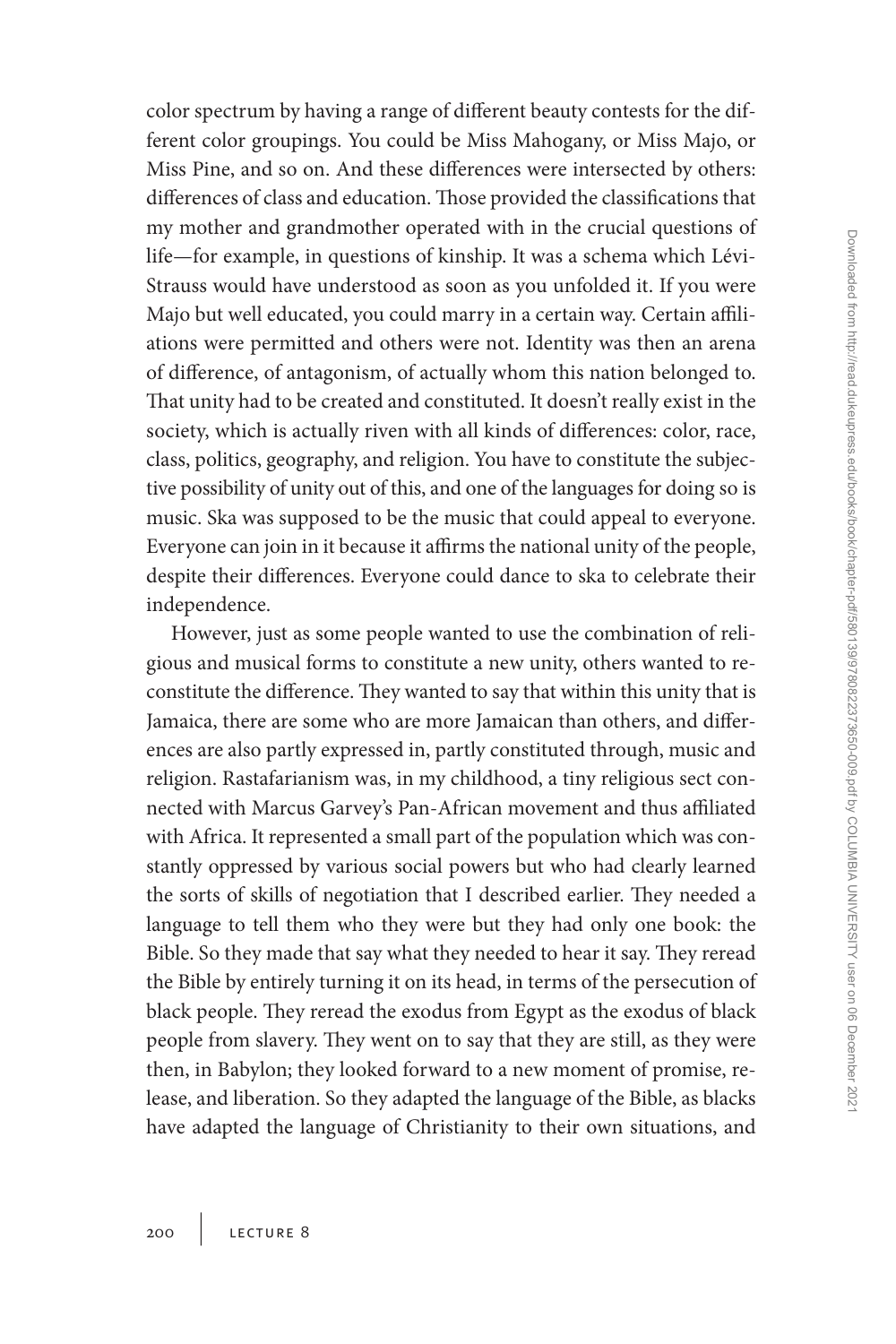they began to articulate that. The internal complexities of the forms of Rastafarianism are perhaps less important than the fact that it became an alternative language for speaking about what Jamaica is. It made the African connection overt and alive in a way that many of the other ideologies and cultures of independence could not. It had the capacity to construct new subjectivities because it operated in the religious field in a society in which religion is an absolutely central bearer of meanings.

It is impossible to move in Jamaican society without encountering the traces of religious language and thought because it was one of the few spaces allowed to the slaves. If you look at the cultures of Jamaica, religion is imprinted in everything. It is in every political and cultural position. You cannot begin to articulate the culture without encountering the language of religion. Very close to where I lived was another church which only operated at night. It was essentially for domestic servants, the black underclass that was locked into the kitchens of the black and brown middle class until after dinner, which was usually rather late. After being allowed to go back to their homes in downtown Kingston, they would stop in at the church and sing about being oppressed, about being at the end of one's rope. It was a very different sound than that of the church I described before. Yet that form enabled the women to walk every day from one world into the other and to work. They could not possibly have done it without some compensation. It was the opium of the oppressed. But it was also their means of survival, a moment of pure survival. It was not a moment from which new identities could be constructed, nor a moment from which opposition could come. Later on this group—and their daily movement—became very important, but only when women who worked in that way in Jamaica were much fewer and better organised. But in this moment religion kept them in their place, but it also enabled them to survive a certain kind of life.

Does this mean that one celebrates the role of religion? One has to recognise the negative effects as well as the positive purchase it may have given people on their lives. Religion is largely the reason why Jamaica remains an anticommunist society. Those very forms of religious consciousness that enabled people to open doors and speak new languages about themselves also had limits and shut some doors. It was possible within its terms to counterpose God and capitalism to communism. As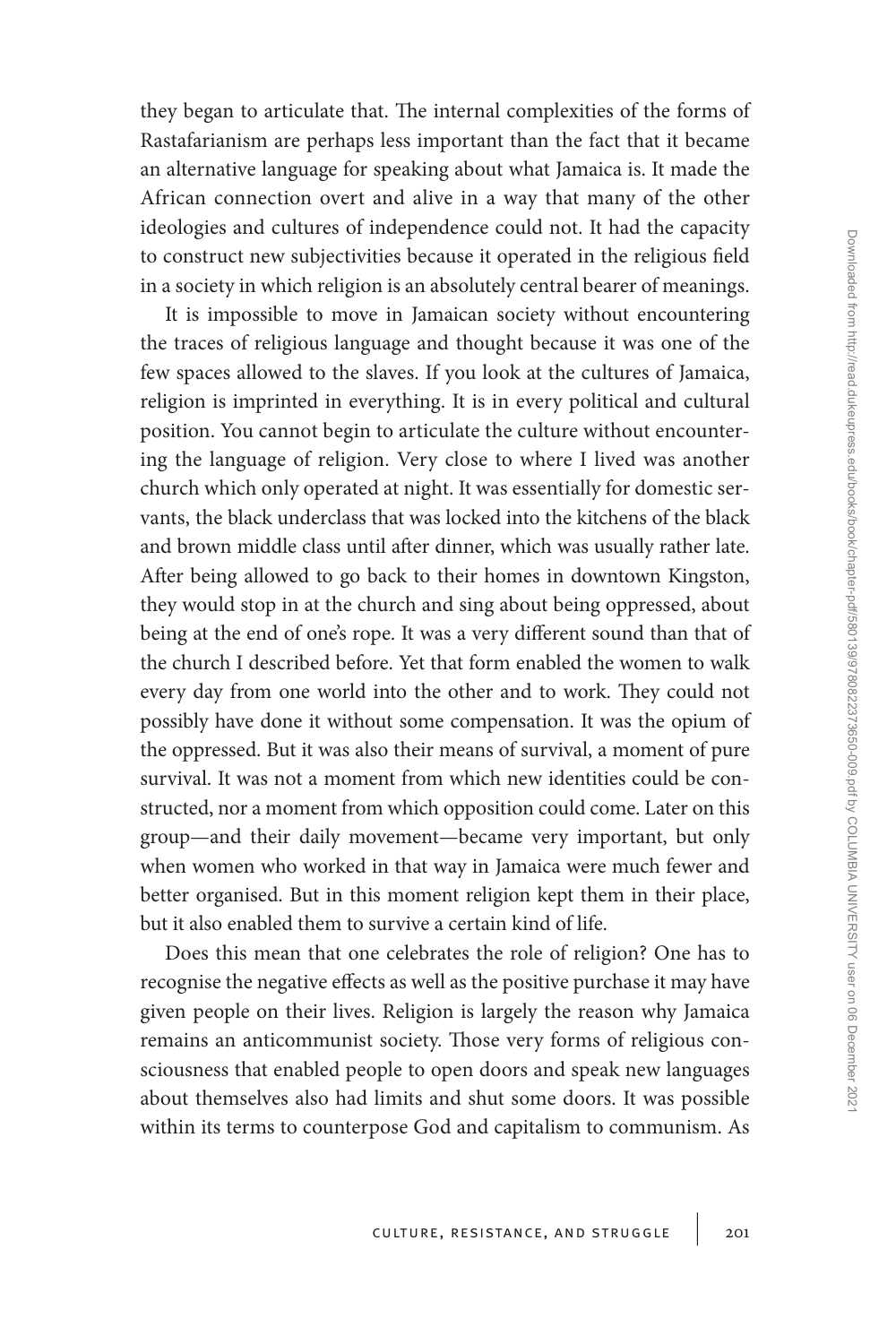deeply oppressed as you felt, you never felt so oppressed as those living under and trying to flee the devil of communism. That is, you could generate in the very symbolism of religion a hatred for the "other." So religion in Jamaica is a form of consciousness which is effective in different ways at different levels: It helps people to survive; it helps them to constitute a false notion of unity; and it helps them to distinguish themselves from false representations of themselves. It permeates the society and it also establishes its own kinds of limits. That is one of the functions that Rastafarianism came to play, and people who could not become Rastafarian in their religious beliefs became "cultural Rastas." They wanted to identify the core of what it was to be Jamaican with those things that had never been spoken openly in the culture before: the African connection, the slave connection, the trench town connection, and the yard connection. They said, "That is what Jamaica really is."

The politics of Jamaica has to be understood in terms of that project of producing a cultural definition of the people, of helping to constitute what the people are. Although politics has to function on the terrain of the popular, the people and the popular are themselves constituted through discourses, collective practices, and cultural forms. There is no Jamaican people "out there." There are many peoples and they can be constituted in many different ways. In the crucial election between Michael Manley and Edward Seaga in the early 1970s, Seaga's party was substantially supported by the lower classes and in the towns, largely through affiliations to certain kinds of music and to certain religious sects. The Pentecostal and other fundamentalist Baptist black sects and churches have always strongly supported that particular party. Undoubtedly, one of the main reasons why Manley was able to acquire political power at that time was that the Rastafarians "gave him the rod." He was suddenly identified with Rastafarianism, even though Manley is the son of an English mother and a high Majo Jamaican father, a Jamaica brown, very high classed and refined. How this articulation happened is less important than the fact that it did. Nor is it important whether Manley was in some sense Rastafarian, but that this was the moment of the articulation between a particular cultural definition of the country—and of what it would mean to be a Jamaican in that sense—and a particular political position. It was the recognition that there might be a politics that could construct Jamaica in that way. That is, in Jamaican politics, politicians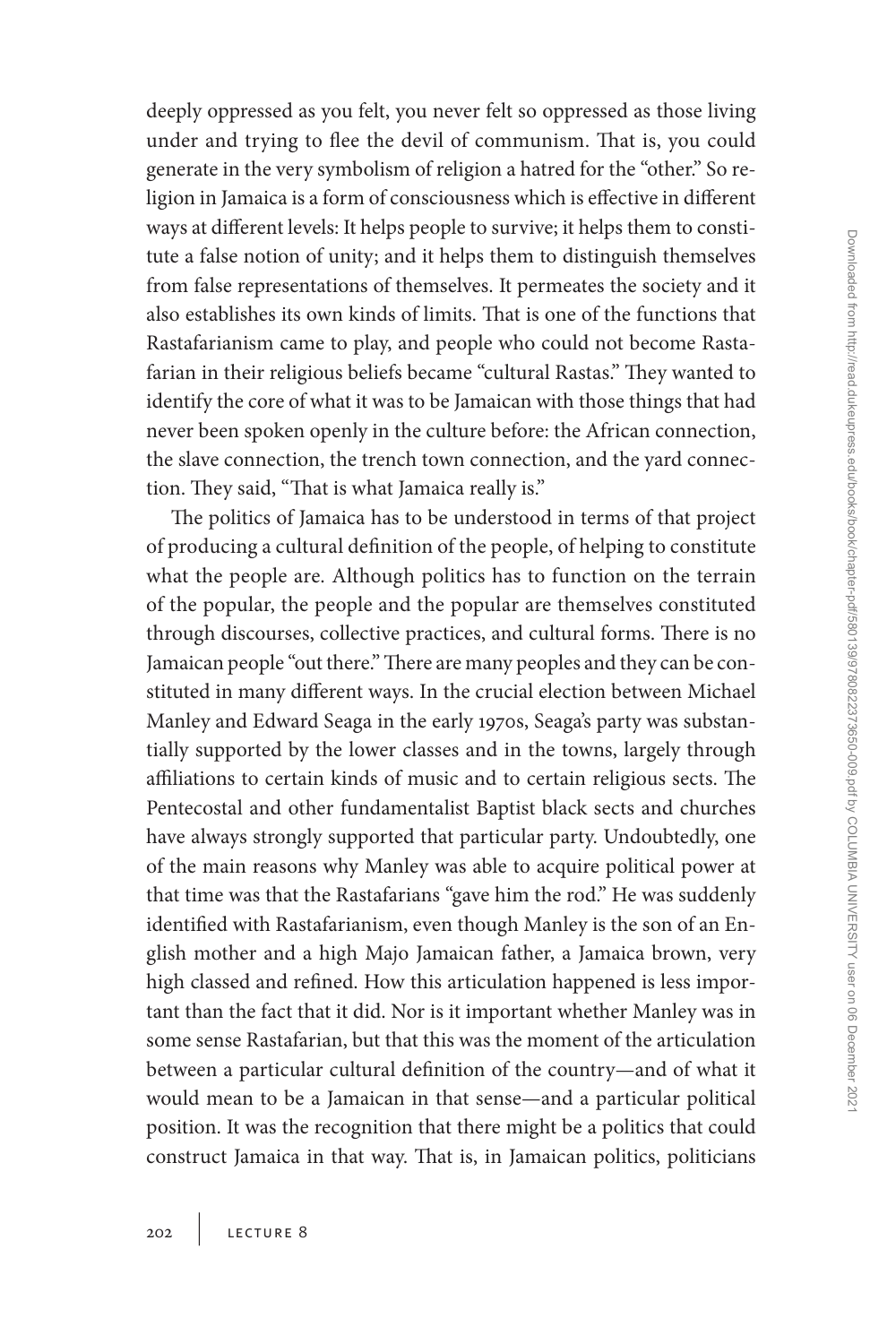That is Rastafarianism in one place. But of course many of the people involved in its forms are not in Jamaica at all; they are in some other place: in London, in Birmingham, in Bradford, and so on. They are young people who can hardly speak patois. They are, after all, second- or thirdgeneration West Indians. They are suffering from the problems of the alienation of a population that had identified itself with the possibilities that immigration opened for them and find that they are treated as second-class citizens. And they are suffering as well from the problems of increasing unemployment among blacks, especially black youths. They are, of course, a potential part of the unskilled or semiskilled sector of the working class. Black immigrants do the most menial and unskilled tasks in the society as a whole. There are occupations in Britain, just as there are in the United States, that have acquired a clear ethnic or race identity, whether cleaning, or ticket taking, or food service. That is the situation that increasing numbers of young black people face at that point: their insertion into the labour process in terms of their race.

Although their class position is crucially important, it is through the categories and structures of race that they become conscious of the complexities of the systems of exploitation of which they are the object. It is there that they begin to become conscious of their position and start to fight it out. They are overwhelmed by the threat to their identity or by the possibility of having no identity at all, of being denied an identity in the educational and cultural apparatuses of society which seem to want the generations of British-born blacks to be as their parents were obliged to be: invisible, not present. What was required of us when I first came to England was not to appear, not to trouble anybody by being too much "out there," living what I call the "lace curtain syndrome," as we stayed inside, pulled the curtains, and watched England go by "out there." A trip to a pub in the 1950s was like going into unknown territory. You didn't know the language or the mores; you didn't know whether somebody was going to throw you out or not; you knew nobody would talk to you. The first generation of immigrants lives in a foreign territory, but the third generation has no other place to go; it has no other sense of itself than what is offered it within that foreign territory. But in fact it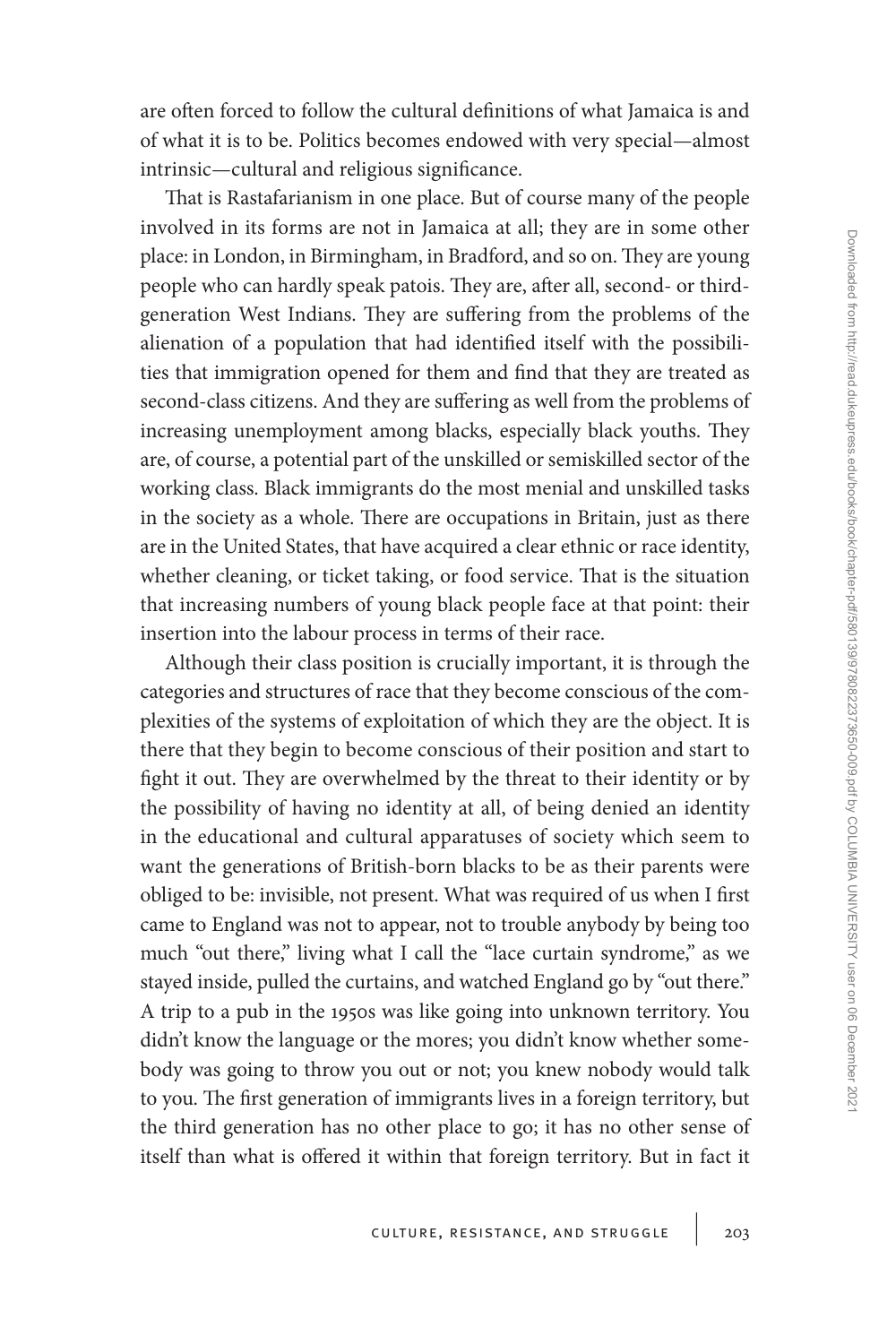has developed another sense of itself, a sense of itself as other, a sense of itself that is very substantially related to the cultural forms that had been generated by Rastafarianism. The language that it speaks is largely that of reggae, which has been the musical carrier of its religious forms and concepts.

Young black people in Britain today are actually worse off economically and politically than their parents were when they first emigrated. But they are better off in at least one respect: They have a sense of themselves in the world; they have a pride of their place; they have a capacity to resist; they know when they are being abused by the dominant culture; and they have begun to know how to hold it at bay. But above all, they have a sense of some other person that they really are. They have become visible to themselves. One of the manifestations of this is that they speak a deeper patois than their fathers and mothers ever did. Jamaican patois has deepened in England in the fourth generation. That has become possible only because of the music and music shops. And that opens onto questions about the difficulties in establishing a black record shop and the commercial exploitation of the black culture. But nevertheless, out of the exploitation of black culture and the music business back home, and out of some very politically tainted sources, has come the possibility of a black subjective identity for these young people in the new world; they are going to make their own that which emerged in the old world to which they no longer have real connections. They have transformed the language from something that refers to the Kingston yard to that which refers to Handsworth or Brixton. They use a language which grew out of and resists one form of oppression to translate and to begin to articulate another form. That would not be possible without the music and the religion. Their music and religion cannot guarantee their success; they cannot say if they will win, or when, or how. There are limits imposed on them by the fact that their language, and the identity it constructs for them, take a religious form. Yet without that form, no black political movement would be possible today. Are those limits the product of some essential irrationality at the heart of religious cultural forms? No. But what other cultural practice do you offer black kids who are not satisfied with definitions of identity and politics which, built on their relations with the police, construct them as criminals who are either beaten up or fight back?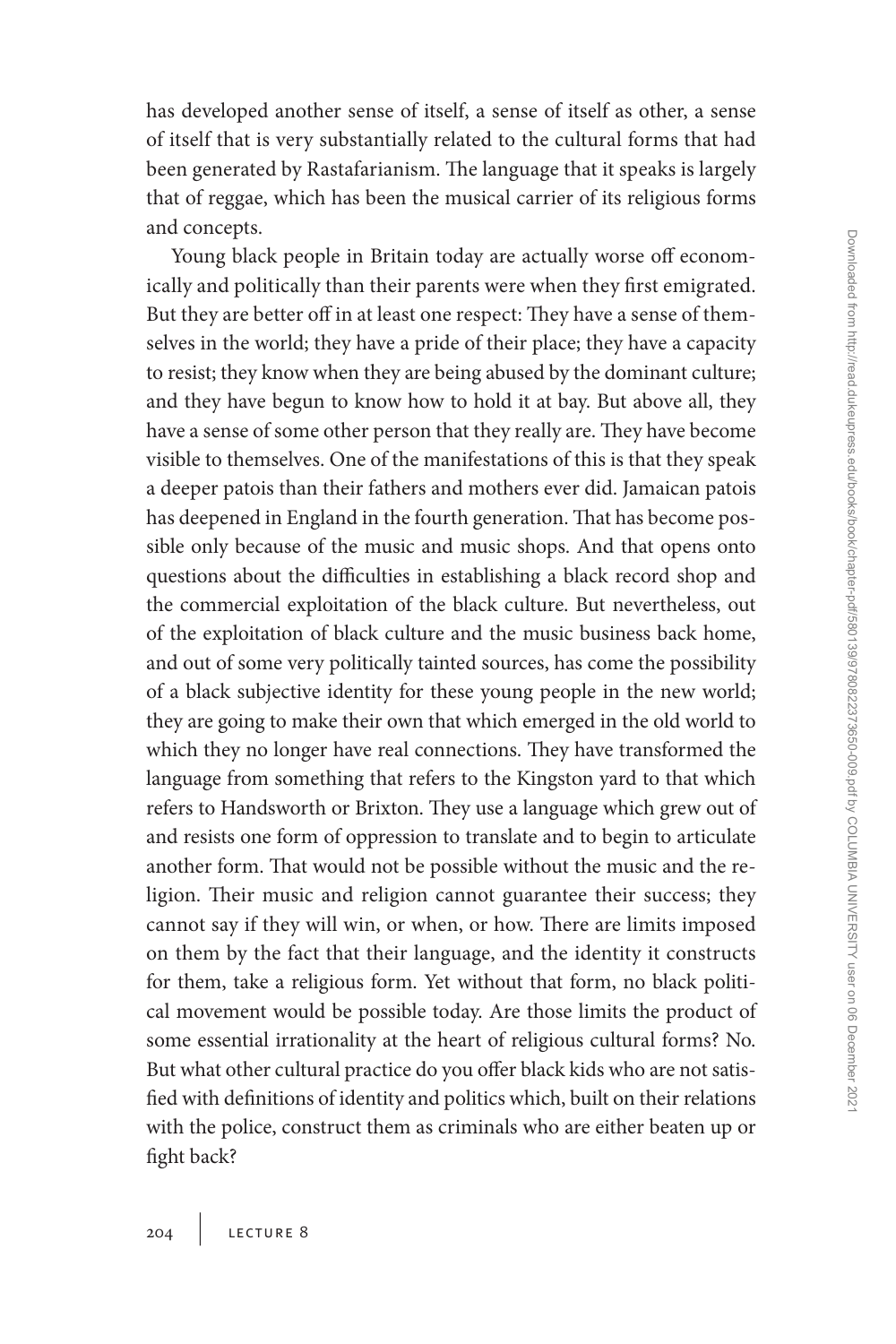You have to acknowledge the irrationality of religious forms, but also you have to recognise that all cultures, including religious ones, have very different logics. Consider the following illustration of that. I was in Jamaica in the late 1970s when the truth was being revealed about Ethiopia (the land to which Rastafarianism looks) and Haile Selassie's regime. Many of us thought that the revelations about the actual history and conditions of Ethiopia under his rule as emperor (1930–1974), followed by his eventual death, seemed to undermine many of the Rastafarians' core beliefs (including that Selassie, as the first black king, was the incarnation of God or "Jah") and might signal its end. It does, after all, make very explicit and visible the limits of a highly irrational culture. I challenged this very old, very distinguished, and very religious Rastafarian: It did now appear that Ethiopia was not such a wonderful place for blacks and that it was in fact in turmoil. And Haile Selassie did not seem to rule quite as well as one might have hoped God to do. And besides, bringing out my final rationalist key, how could he be God if he's dead? The Rastafarian's response was quite simple and yet elegant: "When was the last time you heard the mass media tell the truth about the Son of God?" I had to confess that it wasn't the Word that was on the lips of bbc announcers or in the newspaper headlines. Within the logic of his discourse, the media were certainly no evidence for his death. But it need not have mattered that he was dead, just as it did not matter that some of them actually did go to Ethiopia and did not like it. Ethiopia is a place in the mind or, perhaps more accurately, in a language. It is a place they need because it is somewhere other than where they are. It is where people are free because here they are oppressed. They know about Ethiopia because they know about Babylon.

People have to have a language to speak about where they are and what other possible futures are available to them. These futures may not be real; if you try to concretise them immediately, you may find there is nothing there. But what is there, what is real, is the possibility of being someone else, of being in some other social space from the one in which you have already been placed. As I said before, nothing in the cultural forms of Rastafarianism guarantees the success of the black movement, but it is its necessary condition at the current moment. It is the necessary condition within which black politics, black alternatives, black struggles, and black resistance are developing and will develop.